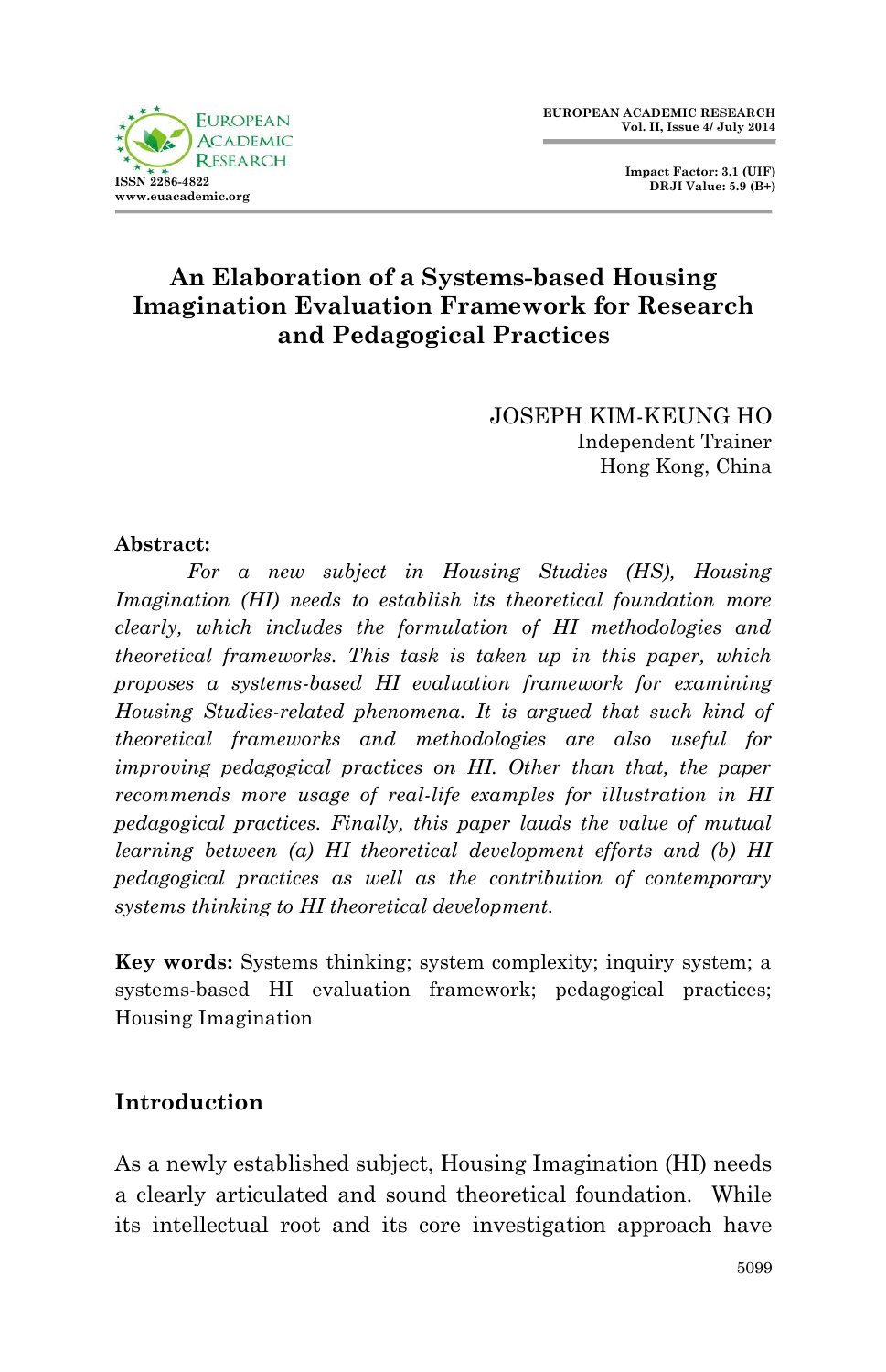been described in Ho (2014a; 2014b), both its methodologies and theoretical frameworks as well as pedagogical practices need to be clarified, enriched and refined. This paper examines three HI issues as related to theoretical development and pedagogical practices:

> Issue 1: How can an HI approach produce valid knowledge for Housing Studies? Issue 2: How can an HI approach be capable in

> investigating HI phenomena and issues that very often possess tremendous soft complexity?

> Issue 3: How can the subject of HI be taught to students more effectively?

The first issue is related to the topic of Inquiry System while the second issue touches on the notion of system complexity and the need for HI methodologies capable of dealing with high system complexity. These two issues are inter-related. Clarifying these two issues contribute to improved HI pedagogical practices (Issue 3). The ensuing discussion is going to address these issues in details.

# **Housing Imagination: its nature of study and core investigative practices**

Housing Imagination (HI) has been defined as "an intellectual field of study in Social Sciences that make use of the Geographical Imagination lenses to examine topics in Housing Studies" (Ho, 2014a; Ho, 2014b). It favors study of artifacts to learn various housing imaginations (hi's) so as to both actionable and theoretical knowledge in Housing Studies (HS). Artifacts, such as photos, songs, newspaper articles, books and videos (see *Appendix* for some examples), etc, are considered as tangible and visible embodiments of housing imaginations (hi's) (i.e. HS-related ways of thinking and socially produced discourses), which cannot be directly observed. The artifacts, in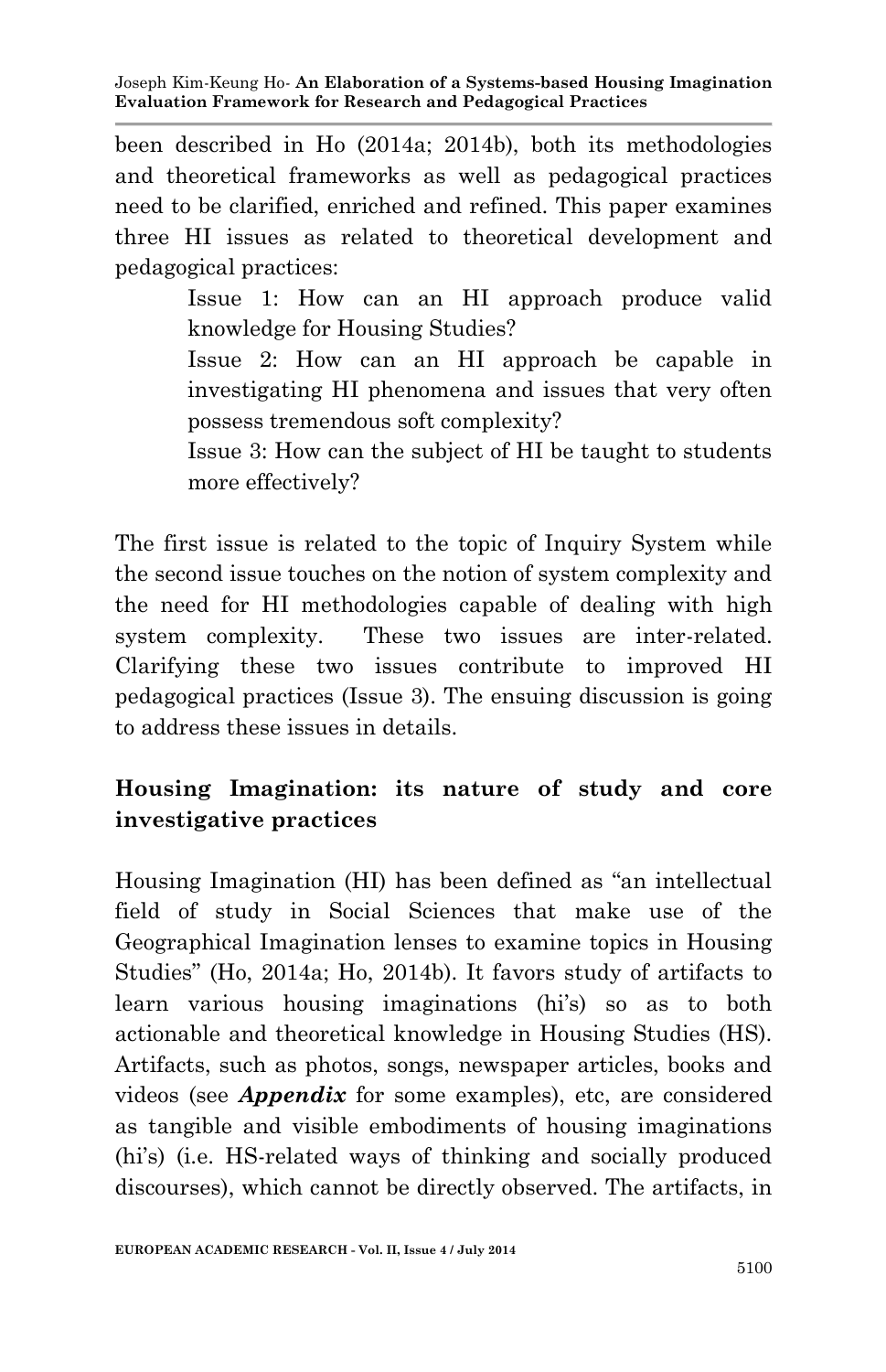this case, serve as evidences on hi's for an HI analysis. Methodologically, an HI investigation follows the sensemaking process that underpins the phenomenological research (Ho, 2014b). HI analysis primarily draws on notions from (a) the Phenomenological research, (b) the Critical Theory, (c) Human Geography and (d) Housing Studies (Ho, 2014b). It is intended that an HI analysis can produce valuable actionable knowledge as well as theoretical knowledge on HI/HS. Ho (2014a; 2014b) describe major tasks and steps involved in a core HI exercise. On reviewing this brief summary on the nature of study of HI and its core investigative practice, the theoretical deficiency of HI can also be discerned. Mainly, how can an HI investigation guarantee the production of valid knowledge (issue 1)? And, bearing in mind the tremendous complexity of HS issues and phenomena that are often encountered, how is an HI approach capable of studying these complex issues and phenomena (issue 2)? Apparently, this cannot be achieved by a disengaged HI researcher examining some HI artifacts alone, in this writer's view. The next section deals with issue 1; and issue 2 is then tackled.

## **On the options of inquiry systems available to HI investigative exercises**

Issue 1 is: How can an HI approach produce valid knowledge for Housing Studies? For the writer, this issue can be rephrased in the following way: what is and what should be the inquiry system(s) underpinning an effective HI approach? In this regard, an inquiry system (IS) is "a system of interrelated components for producing knowledge on a problem or issue of importance" and "the output of an IS is what the system regards as a valid knowledge for action on an issue of importance" (Mitroff and Linstone, 1993). In particular, an IS attempts to answer the following question: "how do we know that what we know is accurate and may be depended upon to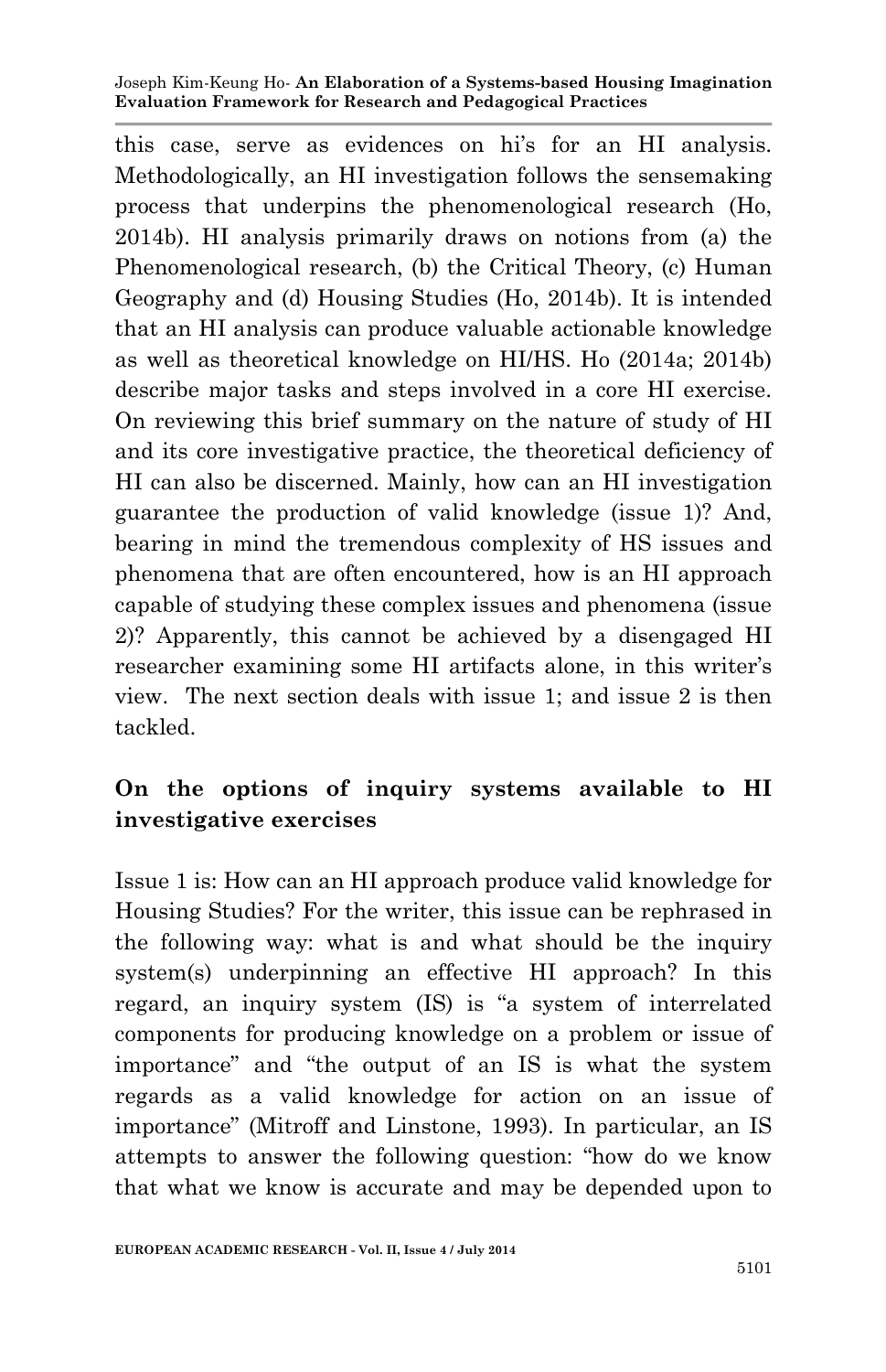make correct decisions or find accurate answers?" (Van Wyk, 1997). Different IS's are made up of different kinds of components (i.e. inputs, outputs, operators, guarantors, and executors), with different strengths and weaknesses in dealing with problems and issues of various extent of complexity (Mitroff and Linstone, 1993). Each type of IS holds a particular view on what is valid knowledge, which is not compatible with that of other ISs. For our discussion, understanding the nature of various ISs enables us to discuss what is as well as what should be the ISs underpinning an effective HI study. The natures of various types of ISs are summarized in Table 1 based on Mitroff and Linstone (1993), Van Wyk (1997) and the writer's own interpretation of them.

| (IS)<br>Inquiry<br><b>System</b>   | <i><b>Characteristics</b></i>                                                                                                                                                                                                                                                                                                                                          |
|------------------------------------|------------------------------------------------------------------------------------------------------------------------------------------------------------------------------------------------------------------------------------------------------------------------------------------------------------------------------------------------------------------------|
| type                               |                                                                                                                                                                                                                                                                                                                                                                        |
| The<br>Inductive-<br>Consensual IS | It holds the view that simple facts as agreed on by a<br>number of qualified observers are recognized as inputs<br>to the IS and a conclusion can be inferred based on a<br>set of observations.<br>Truth is singular.<br>It endorses Machine Age Thinking <sup>1</sup> and the Lockean<br>Inquirer (Consensus).<br>It is only capable of dealing with clearly bounded |
| The<br>Analytic-Deductive<br>IS    | problems.<br>It applies mathematical operations and laws of logic<br>٠<br>on numerical scores of a number of components to<br>produce a single output as a numerical score.<br>Truth is singular.<br>It endorses Machine Age Thinking and the Leibnizian<br>system (Fact nets).<br>It is only capable of dealing with clearly bounded<br>problems.                     |
| The Multiple Realities IS          | The IS examines "a range of different data-model/<br>theory couplings that represent various views or<br>representations of the problem" (Mitroff and Linstone,<br>1993).<br>The IS cherishes the hope that "as a result of viewing"                                                                                                                                   |

**Table 1: A summary on the characteristics of different types of Inquiry Systems (ISs)**

1

<sup>1</sup> *Machine Age Thinking* embraces analysis, reductionism, determinism, and the mechanistic view of the world (Ackoff, 1981).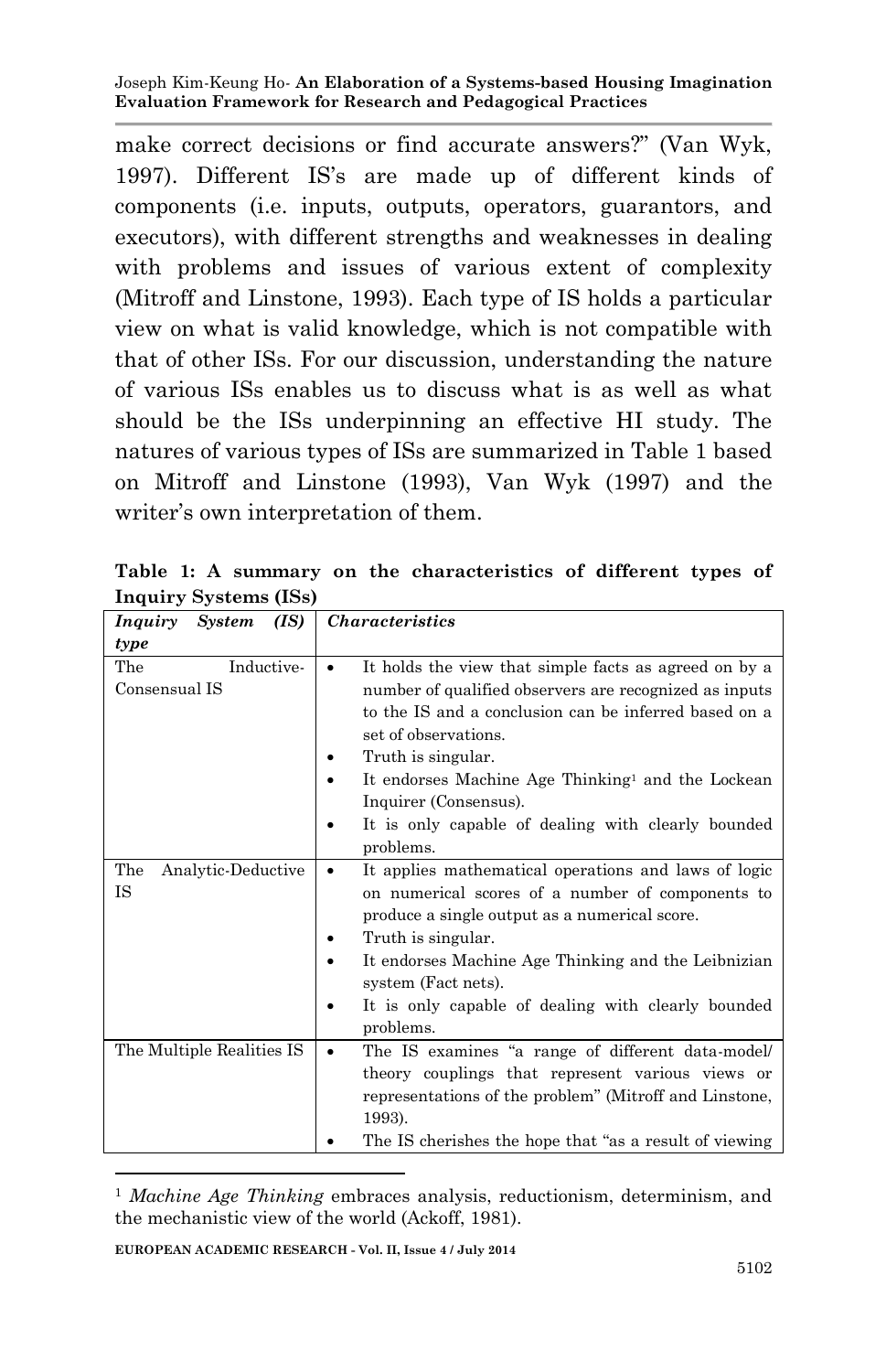|                                | the range of models the decision-maker will be in a<br>stronger position to produce a new model that is a<br>creative synthesis of the initial ones" (Mitroff and<br>Linstone, 1993).<br>This IS stresses the importance of "rationality and<br>logical consistency" (Mitroff and Linstone, 1993).<br>This IS poses their results as hypothetical<br>or<br>conditional models, which form as "a blueprint for<br>action" (Mitroff and Linstone, 1993).<br>It is capable of dealing with relatively unbounded<br>problems with a multi-disciplinary orientation in<br>problem-solving.<br>It is receptive to Systems Age Thinking <sup>2</sup> . |
|--------------------------------|-------------------------------------------------------------------------------------------------------------------------------------------------------------------------------------------------------------------------------------------------------------------------------------------------------------------------------------------------------------------------------------------------------------------------------------------------------------------------------------------------------------------------------------------------------------------------------------------------------------------------------------------------|
|                                | It endorses the Kantian Inquirer (Representation) and<br>the Singerian Inquirer (Progress).                                                                                                                                                                                                                                                                                                                                                                                                                                                                                                                                                     |
| The Dialectic IS               | It makes use of data to "surface the intense differences<br>$\bullet$<br>in background assumptions between two or more<br>divergent positions" in a decision-making context<br>(Mitroff and Linstone, 1993).<br>The IS endorses the view that valid knowledge is<br>produced as "a result of an intense debate between two<br>polarized positions" (Mitroff and Linstone, 1993).<br>It is capable of dealing with relatively unbounded<br>problems.<br>It is receptive to Systems Age Thinking and endorses<br>the Hegelian inquirer (Dialectic).                                                                                               |
| The Multiple Perspective<br>IS | It favors a trans-disciplinary orientation in problem-<br>$\bullet$<br>solving and knowledge production.<br>It considers that "all IS's are interdependent" (Mitroff<br>and Linstone, 1993).<br>It respects science of logic, social justice and personal<br>ethics in problem-solving as well as knowledge<br>creation, with a multiple perspective orientation.<br>It is committed to Systems Age Thinking<br>It endorses the Singerian Inquirer (Progress) and the<br>Churchmanian inquirer.<br>It is capable of dealing with unbounded problems.                                                                                            |

Primary HI approaches, based largely on (i) humanistic geography, (ii) critical human geography thinking [from the subject domain of human geography], (iii) the hermeneutic research, and (iv) the critical theory [from the subject domain of social research], are mainly affiliated with the Multiple

1

<sup>2</sup> *Systems Age Thinking* embraces synthesis, expansionism, producer-product relationship, and teleology (Ackoff, 1981).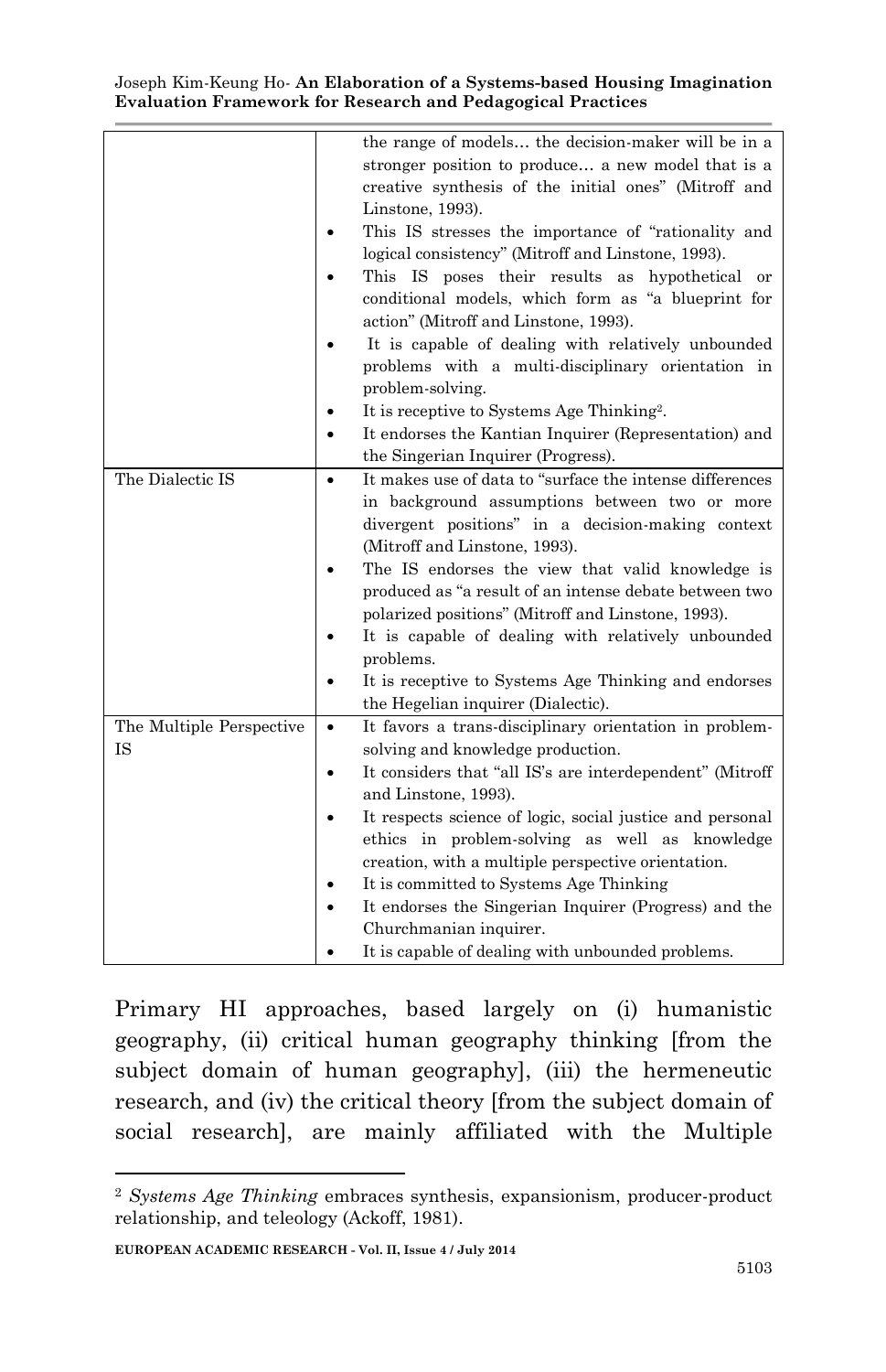Realities IS and the Multiple Perspective IS. Nevertheless, in the current literature of HI, as found in the Human Geography and Housing Studies literature, the theoretical anchoring of HI on these two ISs are not explicit. Thus, by unequivocally anchoring HI on the Multiple Realities IS and the Multiple Perspective IS, HI is able to explain how it is able to create valid knowledge as recognized by these two ISs. Moreover, by doing so, the theoretical and methodological foundation of HI can be substantially enriched and more easily communicated to the academics' and practitioners' communities. Mitroff and Linstone (1993) also remind us that different ISs are capable of dealing with problems with different extent of boundedness and complexity. Specifically, the Inductive-Consensual IS and the Analytic-Deductive IS mainly deal with clearly bounded/ relatively simple problems; the Multiple Realities IS and the Dialectic IS are more capable to cope with problems that are less bounded and more complex. Finally, the Multiple Perspective IS is best equipped to tackle unbounded and highly complex problems. Based on this reasoning, an HI approach, if firmly grounded on the Multiple Realities IS and, especially, on the Multiple Perspective IS, should be expected to be able to cope with HI/HS phenomena and issues of high complexity. A closer look at this topic of complexity is made in the next section.

## **The relevance of the system complexity model for HI study**

In an intuitive way, one can feel that some HS issues are more complex than others. Consider the following news extracts (re: Table 1) as sample reported HS issues for our discussion.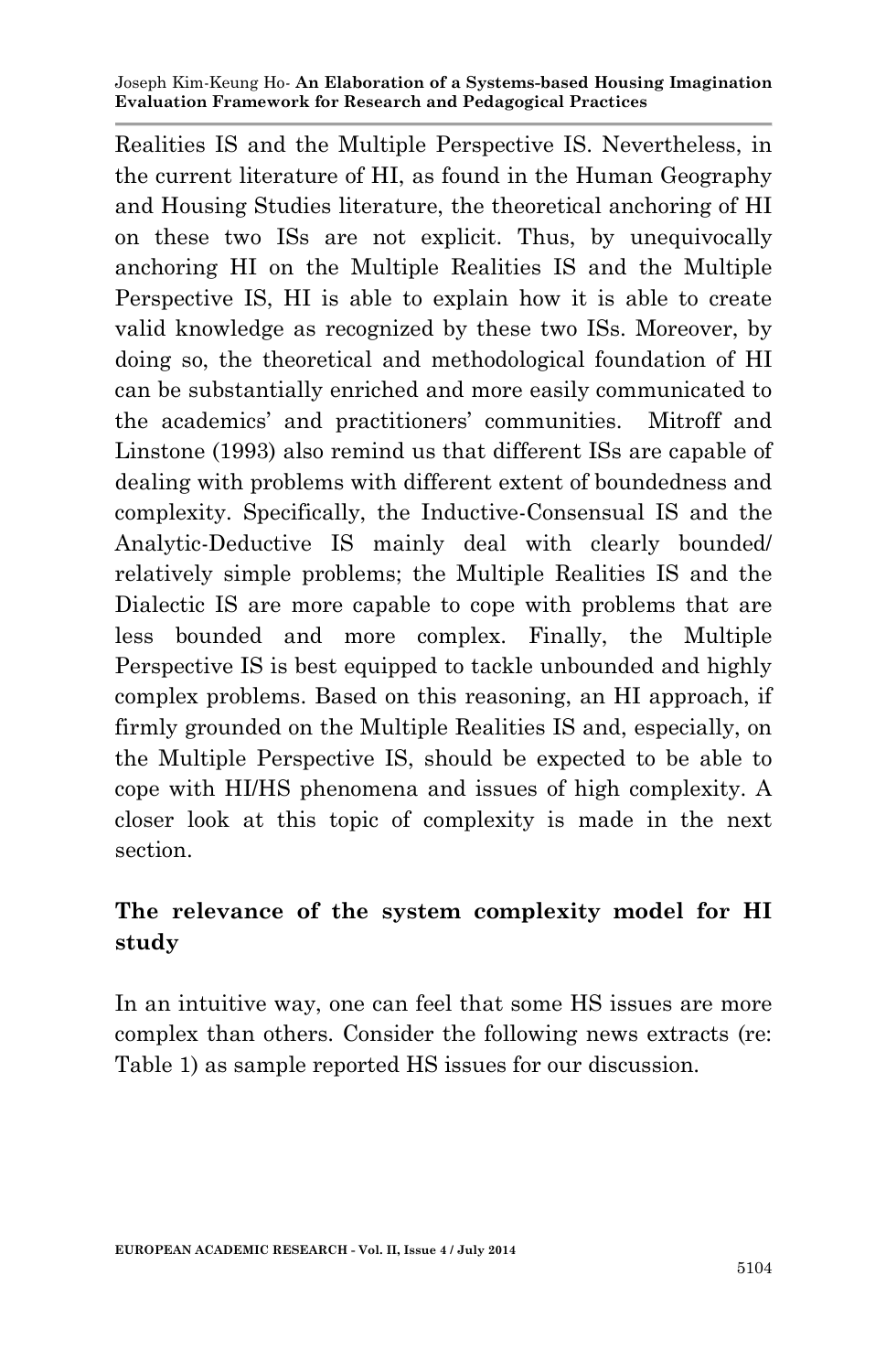### **Table 1: News extracts on Housing Studies**

#### *News extract 1 (Li, 2014)*

"Mainland developer Grand Sun Real Estate… announced plans to cooperate with young people to build affordable homes for them…. Under current rules, prospective homebuyers must pay an initial sun of 30 percent or 300,000 yuan if they want a unit costing 1 million yuan… "They can chip in the 30 per cent initial payment as a shareholder of the scheme," Sun la director at Grand Sunl said... Cooperative schemes earmarked to build affordable homes for young people… raise concerns as there is no regulation to protect such investors…"

#### *News extract 2 (Wong, 2014)*

"A plan to move Yuen Long South's rural industrial operations into high-rise factory buildings to free up space for flats and cut pollution has run into strong opposition… ..many operators are opposed to the plan, which they say could put jobs at risk… Ken Hsu Wei-chian, chairman of the New Territories Warehouse and Logistics Business Association, said.. "How can small business pay for the construction of costly facilities?...." … Spread across the New Territories, brownfield sites re eye-sores and sources of pollution…"

#### *News extract 3 (Ng, 2014)*

"About 60 percent of the greenbelt sites identified by the government for rezoning to build flats are covered by trees, a green group says, despite the administration's claim that the sites are "developed"…. "The government likes to make use of the excuse that Hong Kong faces a serious housing shortage and even green land and forests must be flattened to build flats," Tam (Green Sense president) added… Some residents of the upmarket Tycoon Place and Richwood Park developments in Tai Po and Dynasty Heights in Sham Shui Po are also up in arms at plans to build on green-belt land close to their homes…"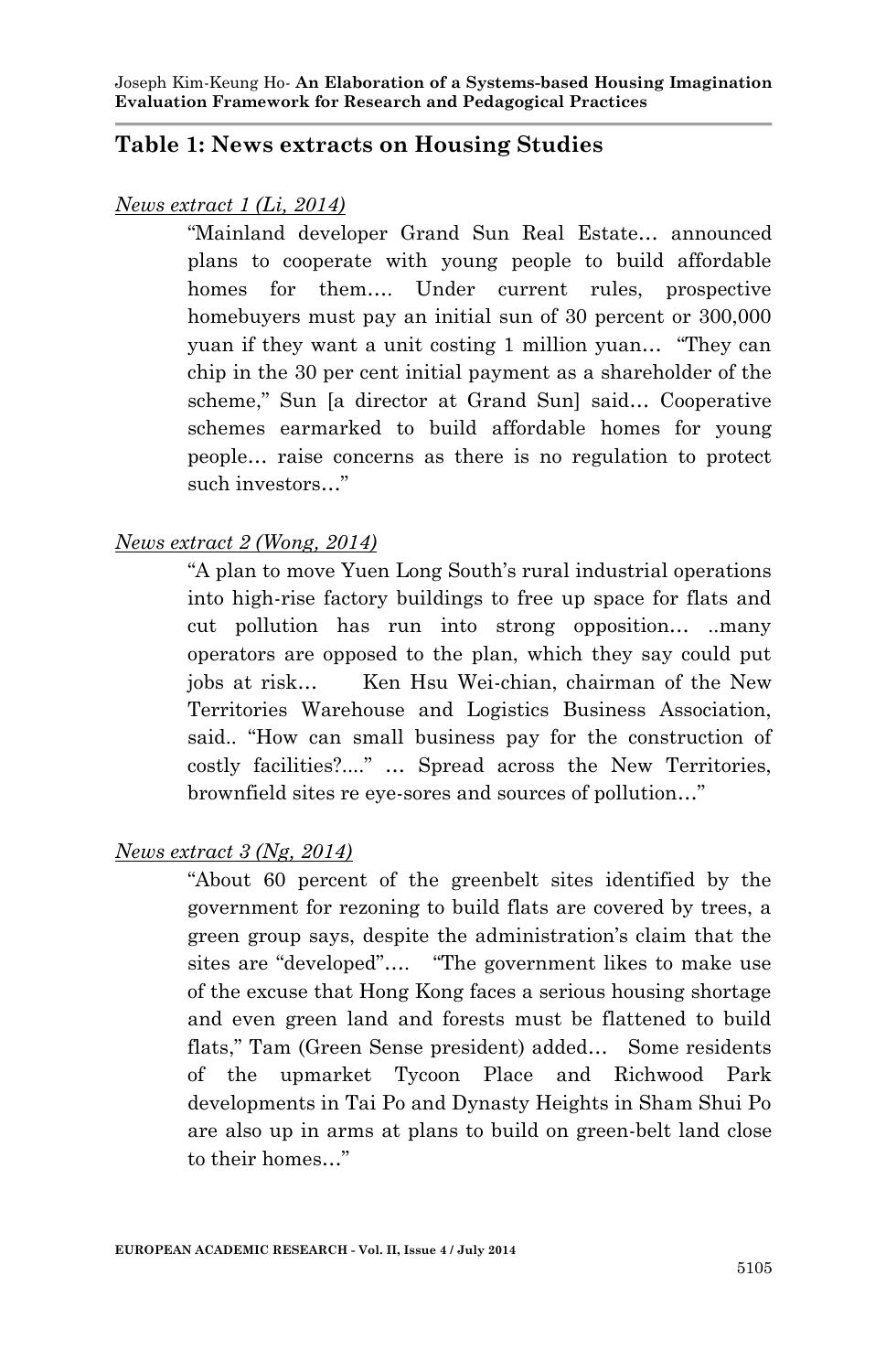### News extract 4 (Lee, Tsang, and Nip, 2014)

"Opponents prepared yesterday for the next stage of fight against plans for new towns in the northeastern New Territories… Villagers who will lose their homes declared that they were fighting "for the future of Hong Kong"….. The government says that the new towns in Kwu Tung and Fanling are vital to its plans to ease the city's shortage of flats. But opponents say much of the land will be used for luxury homes and that developers and government "cronies" will be the big winners…"

### News extract 5 (Crowley, 2014)

"As the brutal fighter of the Islamic State of Iraq and Greater Syria (ISIS) rampaged through northern Iraq in mid-June, a spokesman for the group issued a statement taunting its shaken enemies….. he warned that his fighters, who follow a radical strain of Sunni Islam, would take revenge against al-Maliki's regime, which is dominated by Shi'ites. But this vengeance would not come through the capture of Baghdad, the spokesman vowed. It would come through the subjugation of Najaf and Karbala, cities that are home to some of the most sacred Shi'ite shrines.... ISIS is but one front in a holy war that stretches from Pakistan across the Middle East and into northern Africa…. The Sunni radicals' dream of establishing an Islamic caliphate – modeled on the first reign of the Prophet Mohammed in the  $7<sup>th</sup>$  century – has no place for Shi'ites….."

Referring to Table 1, news extract 1 is a mainly "how-to" and bounded problem, exhibiting a relatively low level of hard complexity. News extracts 2 and 3 describe problems involving a number of considerations with conflicting interests between stakeholders, thus showing some soft complexity; finally, news extracts 4 and 5 depict place/ home-related problem situations with intense social/economic/cultural conflicts and systemic coercive factors. All in all, the problems as exhibited in news extracts 2-5 are less bounded and show a higher level of soft complexity. Based on the works of Mitroff and Linstone (1993),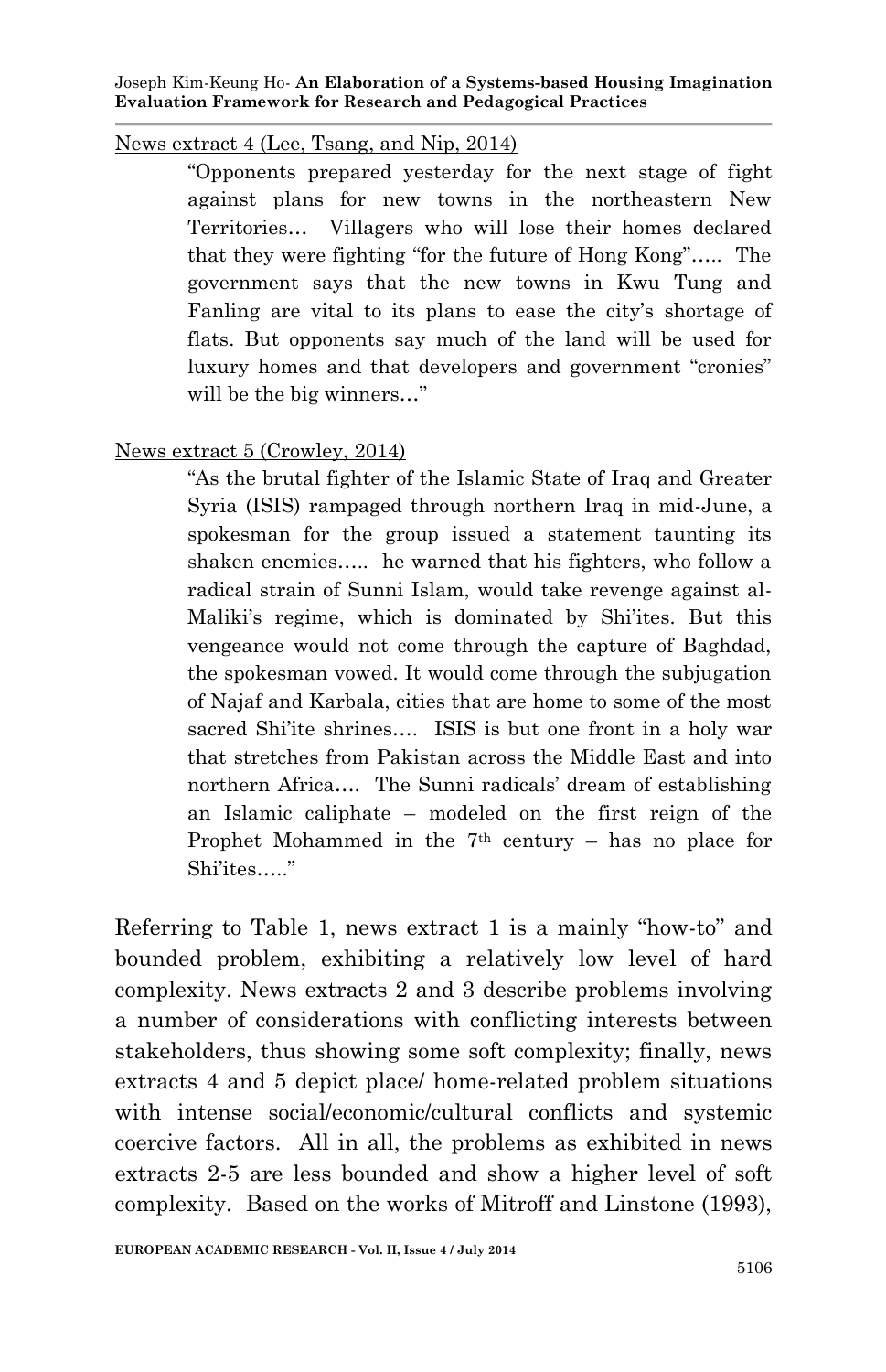one would expect that the HS problem as described in news extract 1 can be dealt with with simpler ISs such as the Inductive-Consensual IS or the Analytic-Deductive IS, while problems as depicted in news extracts 2 to 5 can only be addressed effectively with more sophisticated IS's such as the Dialectic IS, the Multiple Realities IS and the Multiple Perspective IS (re: Table 1). An HI investigation has to be aware of the consideration of HS problem complexity when relying on a specific IS for a particular HI study.

Due to the vital consideration of HS problem complexity in an actual HI investigation, the notion of complexity itself needs to be more closely examined. As an analytical concept, system complexity is central in Systems Thinking works, see for examples, Flood and Carson (1988), Warfield (1999) and Murray (2003). The writer draws on the system complexity model (Ho, 1986; Ho and Sculli, 1995) for the discussion here, see Figure 1.





**EUROPEAN ACADEMIC RESEARCH - Vol. II, Issue 4 / July 2014**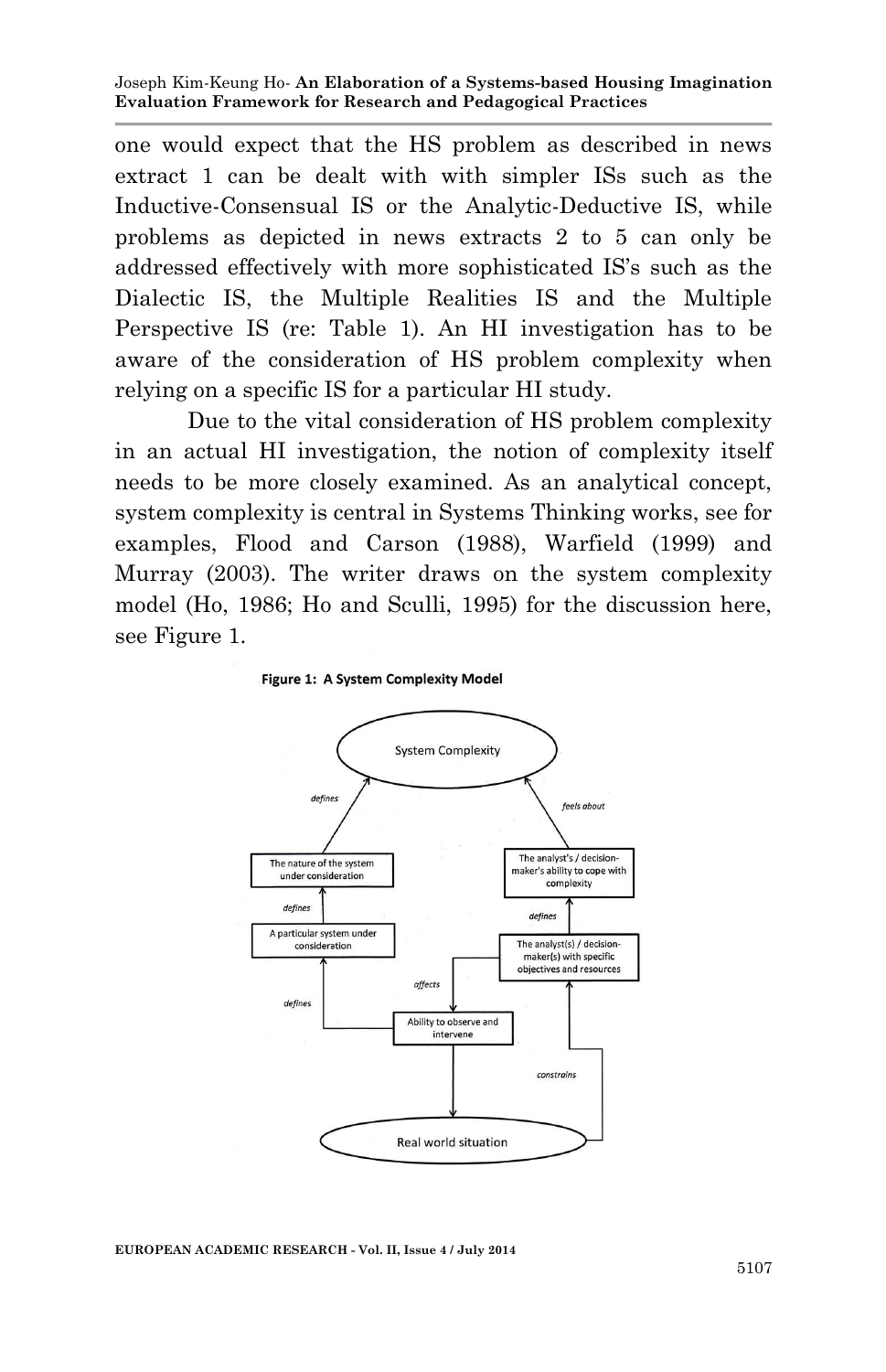In this static model of system complexity (re: Figure 1), the complexity of a system is determined primarily by the number of elements involved, the number of linkages among the elements, the attributes of the elements and linkages involved, and the patterns of the linkages. Other than that, the visibility and transparency of system can also make the system appear more complex. The analyst/ decision-maker (or a group of analysts/ decision-makers) is also relevant in the discussion of system complexity because the resources and ability possessed by the analyst(s)/ decision-maker(s) and the objectives of the analyst(s)/ decision-maker(s) in approaching a specific HS phenomenon can also influence the perceived system complexity of the HS phenomenon under review. Finally, the real-world situation and the analyst(s)'s/ decision-maker(s)' actions, objectives and perceptions make up a mutual causation loop. In a nutshell, it is too simplistic to talk about an HS issue or phenomenon as bounded or unbounded; simple or complex. The complexity of a specific HS issue or phenomenon is shaped by a number of interacting factors, resulting in a specific emergent property of system complexity (with a particular bundle of hard-soft complexity). Nonetheless, as HI issues are embedded in social systems that are purposeful as a whole, while possessing parts that are also purposeful<sup>3</sup> (Ackoff and Gharajedaghi, 1996), these HI issues tend to exhibit soft complexity. For those who consider that our society is plagued by severe social contradictions, HI issues often possess tremendous soft complexity and systemic tension, such as the examples of reported issues in news extracts 4 and 5.

The elements and linkages involved in an HI issue or phenomenon can also be conceptually organized and located into a number of related components as identified in the

**.** 

<sup>3</sup> In the Soft Systems literature, a *purposeful system* has free will and can determine its own goals as well as how to pursue them. This is in contrast to a *purposive system* which cannot choose its own goals though it can pursue different goals at different times.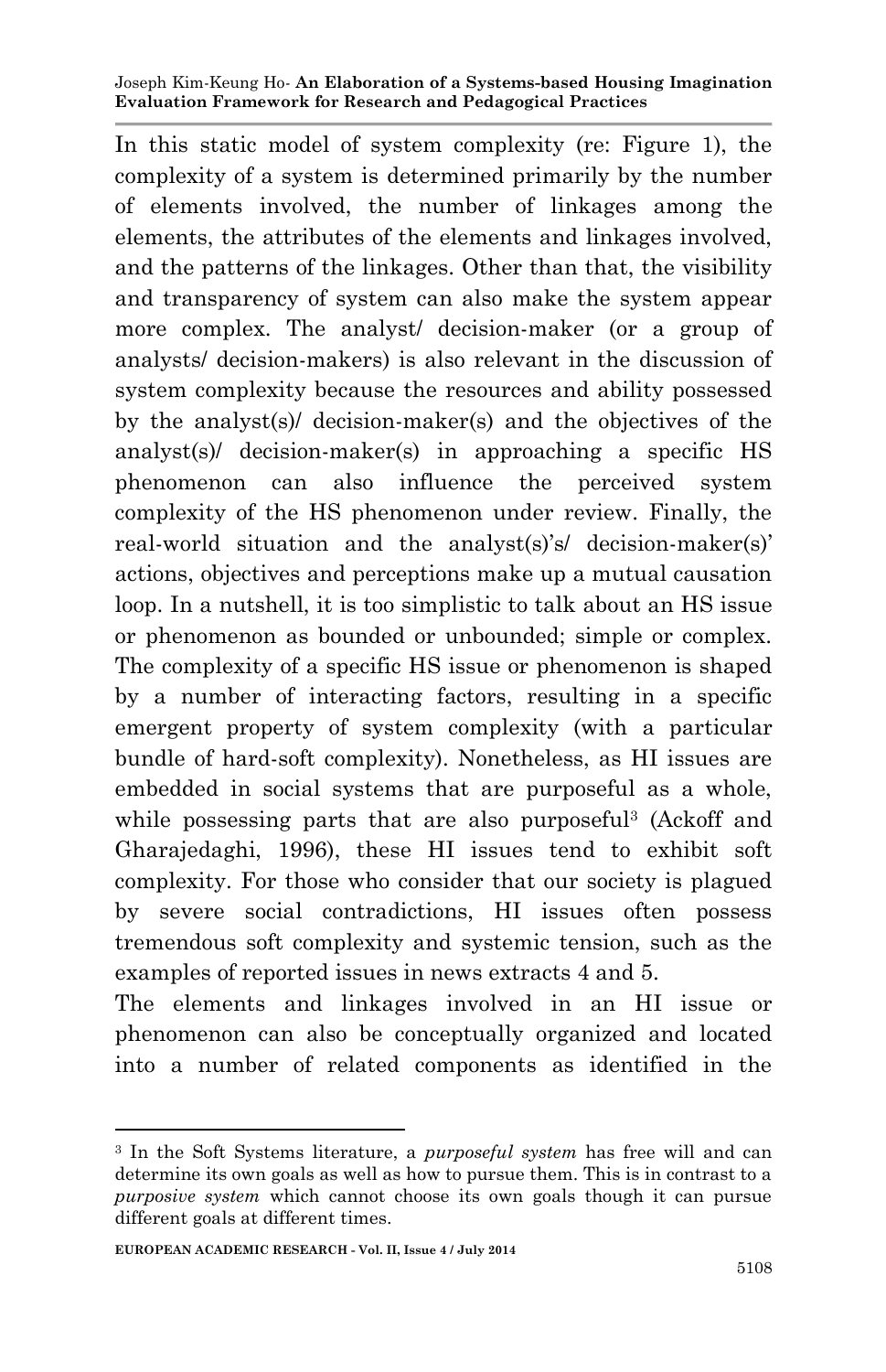Processes for Meanings model (Housing Imagination) (Ho, 2014b), namely,

> Component 1: External trends and events Component 2: Perceived world Component 3: Appreciative settings of individuals and groups Component 4: Individuals and groups Component 5: Discourses (Socially created ones as related to HS) Component 6: Created meanings as related to HS Component 7: Assemblies of association intentions and accommodations as related to HS Component 8: Purposeful actions as related to HS Component 9: Habitual activities as related to HS

By organizing elements and linkages<sup>4</sup> as related to a specific HS issue or phenomenon, e.g. homelessness, housing affordability and social housing policy, in the Processes for Meanings model, the nature of system complexity becomes more comprehensible to the HI researchers and the decisionmakers/ stakeholders involved. Nevertheless, with the potentially large number of elements and linkages drawn in, these elements and linkages may have to be aggregated with a hierarchy of levels of details when the Processes for Meanings model (Housing Imagination) is employed. Also, the elements and their linkages can be depicted in a number of system diagram forms (Open University, 2014), such as a rich picture, an influence diagram or a multiple cause diagram. [No illustrative examples on how to do so, however, are provided in this brief paper.] When using a theoretical framework such as the Processes for Meanings model (Housing Imagination), analysts and researchers should be aware of the fact that this

1

<sup>4</sup> For a start, one can record the elements and linkages related to an HS issue, e.g. homelessness, by constructing a cognitive map based on reading an HS textbook.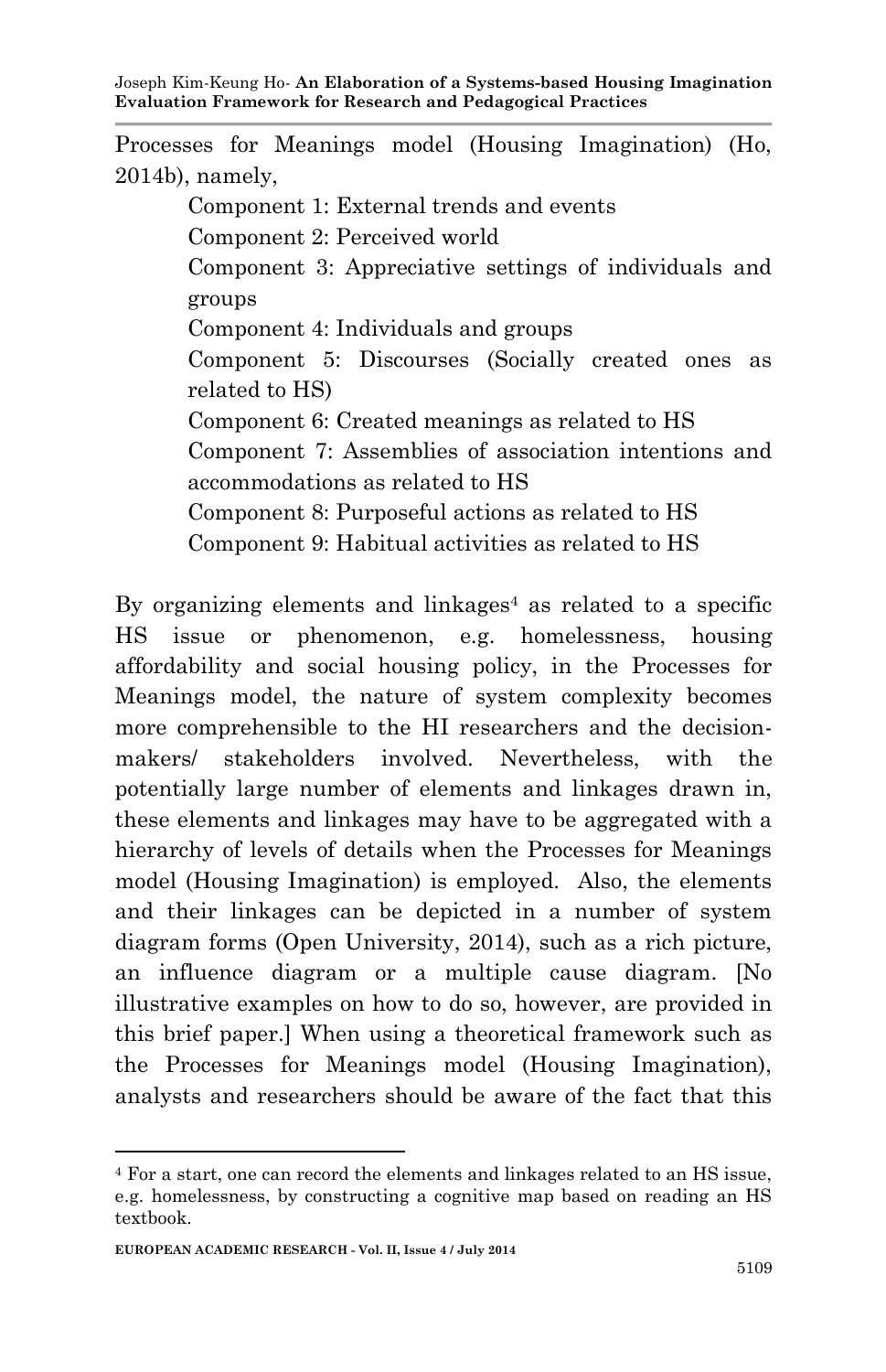model is adapted from Soft Systems Thinking (SST) (Ho, 2014b). Thus, essentially, it endorses a view of human system in which "social entities.… seek to manage relationships" rather than seeking to achieve goals (Checkland and Holwell, 1998). [Alternatively, the various elements and linkages uncovered from an HI investigation can be conceptually organized with the Soft Systems Methodology<sup>5</sup> as a conceptual organizing framework. This exercise is not taken up in this paper.] Nonetheless, it is theoretically feasible to migrate from the SST perspective to, say, the Critical Systems Thinking perspective when applying the Processes for Meanings model in an HI study.

## **An overview of a systems-based Housing Imagination evaluation framework**

Having addressed the first two issues raised at the beginning of the paper as well as explained the relevance of the notions of IS, system complexity and the Processes for Meanings model (Housing Imagination) in the discussion, the writer now synthesizes the ideas from the discussion into a systems-based HI evaluation framework. This is provided in Figure 2.

<sup>1</sup> <sup>5</sup> The conventional model of *Soft Systems Methodology* (SSM) consists of seven stages, namely, (1) Problem situation considered as problematic, (2) Problem situation expressed, (3) Formulation of root definitions of purposeful activity systems, (4) Construction of conceptual models based on root definitions, (5) Comparison of models and real world, (6) Formulating systemically desirable and culturally feasible changes, and (7) Take actions to improve the problem situation (Checkland and Scholes, 1990). Various HI elements involved in an HI study can be located in the seven SSM stages.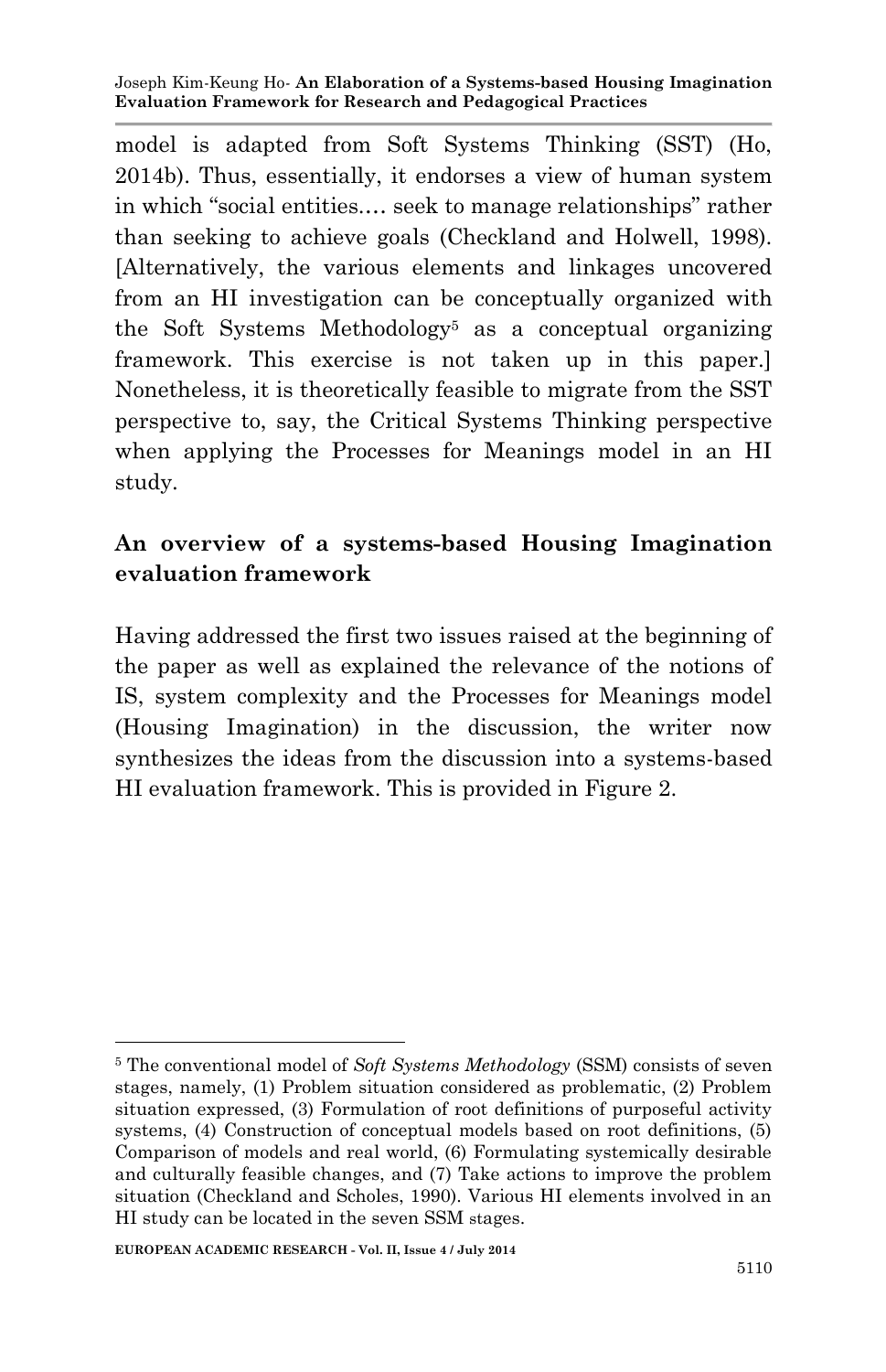

Figure 2: A systems-based HI evaluation framework

The systems-based HI evaluation framework recognizes various ISs as major theoretical perspectives and mechanisms that explain how they can produce their own versions of valid knowledge as well as their respective capabilities to cope with issues/ phenomena with different extent of boundedness. The extent of boundedness of HS issues and phenomena can be uncovered with the Processes for Meanings model (Housing Imagination) and the notion of system complexity. In order to effectively address a specific HI issue and phenomenon with a specific extent of felt system complexity by the HI researcher(s) and decision-maker(s), an HI approach needs to anchor on an appropriate IS that sufficiently recognizes such level of system complexity as possessed by the issue and phenomenon. Very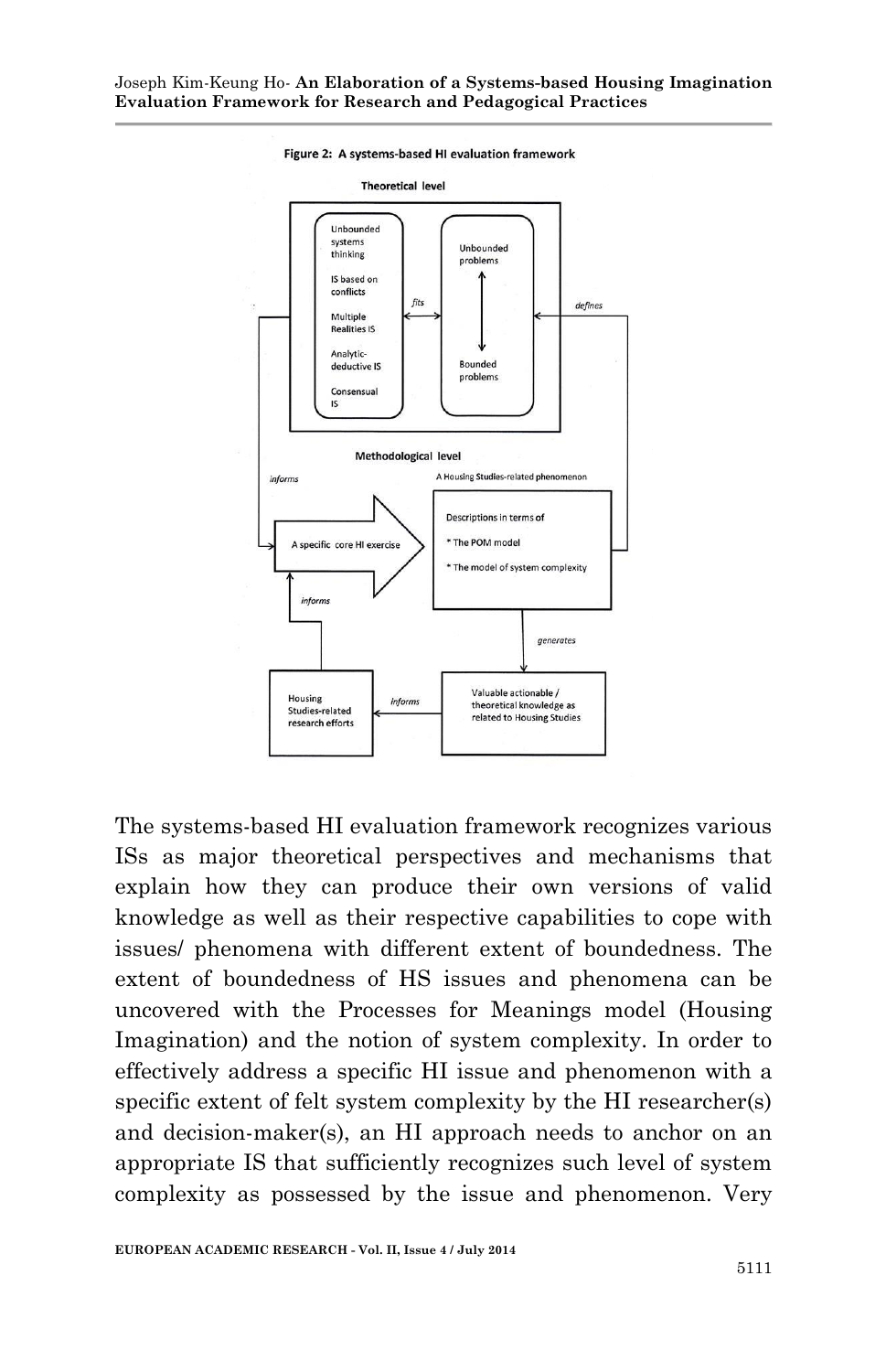often, HS issues and phenomena exhibit a high degree of soft complexity; in this case, ISs such as the Multiple Realities IS, the Dialectical IS and the Multiple Perspective IS are the appropriate choices (re: Table 1). Though existing HI thinking is implicitly affiliated to these ISs (Ho, 2014a), the existing core HI approach, as described in Ho (2014a; 2014b) can be further enhanced by adopting more methodological and philosophical principles from these ISs. HI researchers, meanwhile, should also be aware of the limitations of the various ISs and the difficulties of their employment in practice. Such limitations and difficulties have been explained in Mitroff and Linstone (1993). For example, there is no hard and fast rule on how to resolve the built-in tension when multiple and incompatible perspectives are considered based on the Multiple Perspective IS.

In Figure 2, the systems-based HI evaluation framework depicts the HI exercise as a never-ending learning process via critical reflection and HS practices. The framework comprises two levels: the theoretical level and the methodological level. When theoretically grounded on the Multiple Perspective IS (Mitroff and Linstone, 1993) or Creative Holism (Jackson, 2003), this evaluation framework is able guide HI problemsolving that can avoid the pitfalls of solving the wrong HI problem, which are, according to Mitroff (1998): (a) "picking the wrong stakeholders", (b) "selecting too narrow a set of options", (c) "phrasing a problem incorrectly", (d) "selecting the boundaries/scope of a problem too narrowly" and (e) "failing to think systemically". Moreover, the evaluation framework, being multiple-perspective, when practiced, is likely to stimulate new HI approaches for HI exercises and investigations.

### **Implications on HI pedagogical practices**

The HI literature is full of theoretical principles/ viewpoints that require long-term devoted learning to comprehend. No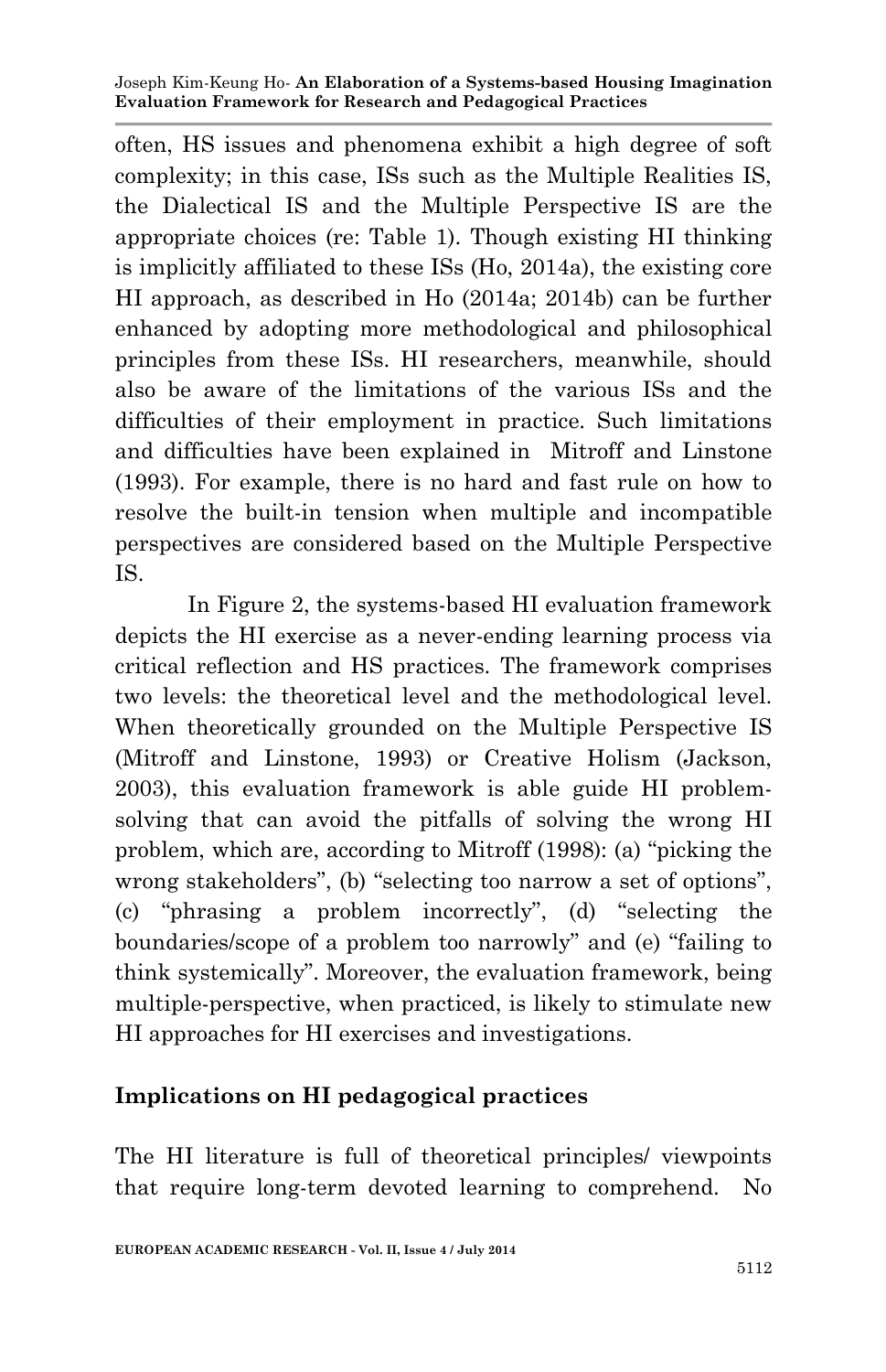wonder that the writer's part-time students on HI have experienced much difficulty to understand these ideas. As one of them said, "the subject of HI seems so complicated that it should be taught at the Ph.D. Degree program, not at the Undergraduate Degree program." Moreover, the part-time students are already tired from work when they attend the evening HI classes; thus, they are not in a good physical and mental condition to study abstract HI notions. The following abstract HI principles and viewpoints are typical from the HI literature:

- a. "Geographical agents were not only economic actors…… an emphasis on the human subject as the creator and interpreter of meaning… …the individual as an intentional agent, whose actions are shaped not only by material needs but also by a geographical imagination that included moral and aesthetic ideals.." (Entrikin and Tepple, 2005).
- b. "…the (non-feminist) discipline operated with…a masculinist epistemology ….. based on a way of knowing the world (through universalism), framing the world (through compartmentalization) and representing the world (through objectivity)… Feminists critics of excessive compartmentalization point to the homogenizing effects of taxonomies, which result in a tendency to overlook difference within and across research objects…" (Dixon and Jones III, 2006).
- c. "Dialectical thinking emphasizes the understanding of processes, flows, fluxes, and relations over the analysis of elements, things, structures and organized systems all.. …As long as (entities) are reproduced by the relations constituting them, entities seem to be stable and well defined…. These 'permanance' are illusory, however…" (Henderson and Sheppard, 2006).

While there is no short-cut to effective intellectual learning, to facilitate students to have a practice-/ practical-oriented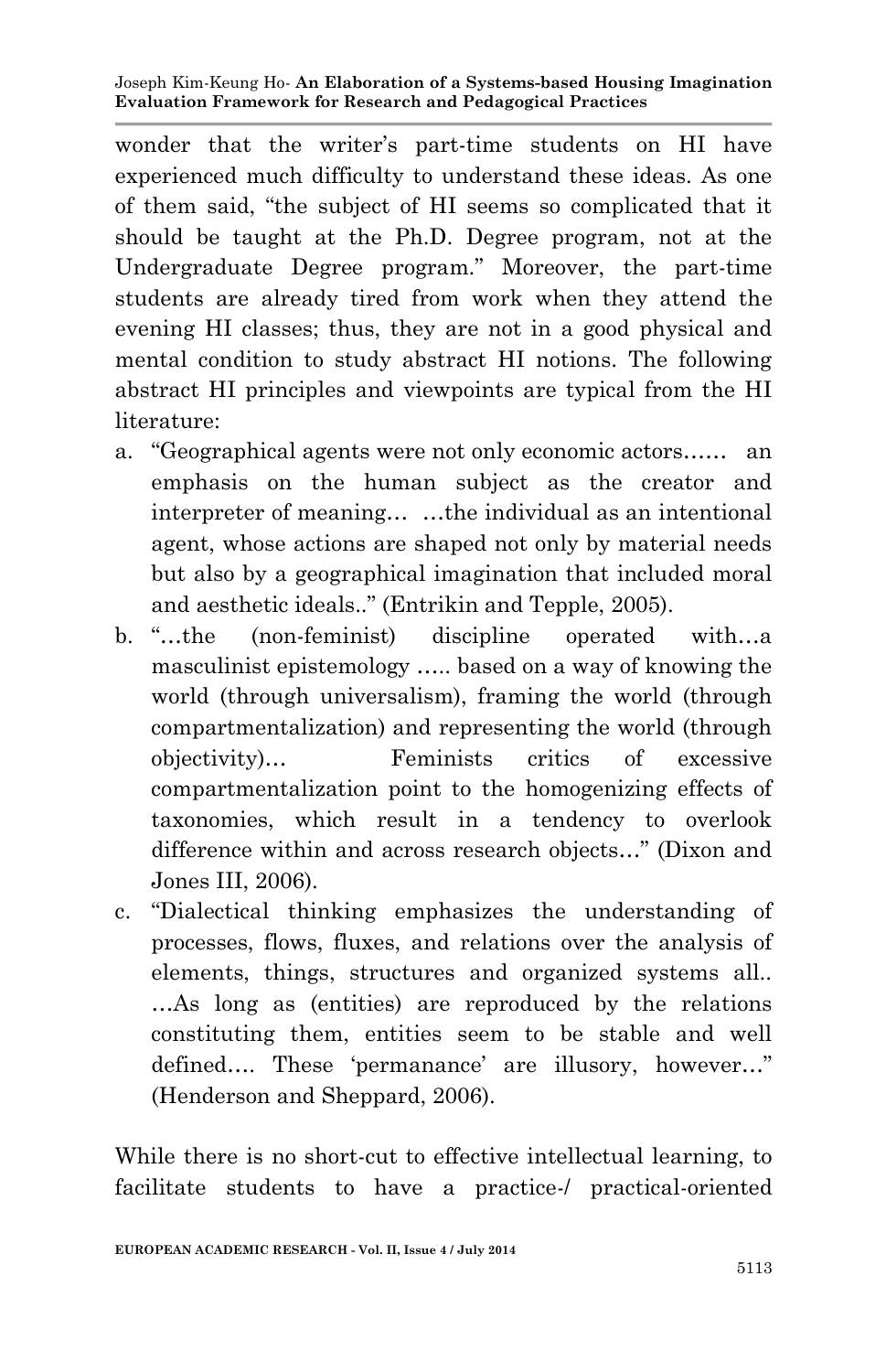exposure to the HI subject at the outset, the writer found that usage of real-life examples to illustrate HI notions and principles are very helpful. These HI examples, in the forms of videos, photos, and news articles, etc., come from Youtube, Internet news portals (e.g. cnn.com and yahoo.com.hk), local newspapers (e.g. South China Morning Post), popular journals (e.g. Time, The Economist and Newsweek), Facebook posting by friends and some HI-related academic journals (e.g. *Housing Studies* from Taylor and Francis and *Housing, Theory and Society* from Taylor and Francis). [Photos, news articles, and videos are typical artifacts for an HI study, anyway.] These learning materials are referred to or posted in a number of Facebook groups and photo-albums for HI students to access online, see, for examples, Ho (2014c; 2014d; 2014e; 2014f; 2014g; 2014h; 2014i; 2014j). Some of these videos have also been played in the writer's HI lectures to facilitate in-class teaching. From the experience of teaching the subject of HI, this writer found that it is easier for students to comprehend the HI principles and viewpoints with videos such as those shown in Exhibits 2 and 3 in the *Appendix*.

From the students' recent HI assignment presentations, the writer noticed that the line of reasoning was very often not systematically formulated by students. In this writer's view, this is partly due to the lack of HI methodologies and theoretical frameworks to guide students' analysis works. For this reason, the writer maintains that it is worthwhile to formulate HI methodologies and theoretical frameworks as a major task in HI research works. In this regard, the writer's works on HI (Ho, 2014a; 2014b) are relevant, as is this paper also, which offers a systems-based HI evaluation framework. The discussion in this section has addressed issue 3 raised at the beginning of the paper. It benefits from the answers to issues 1 and 2 in the previous sections.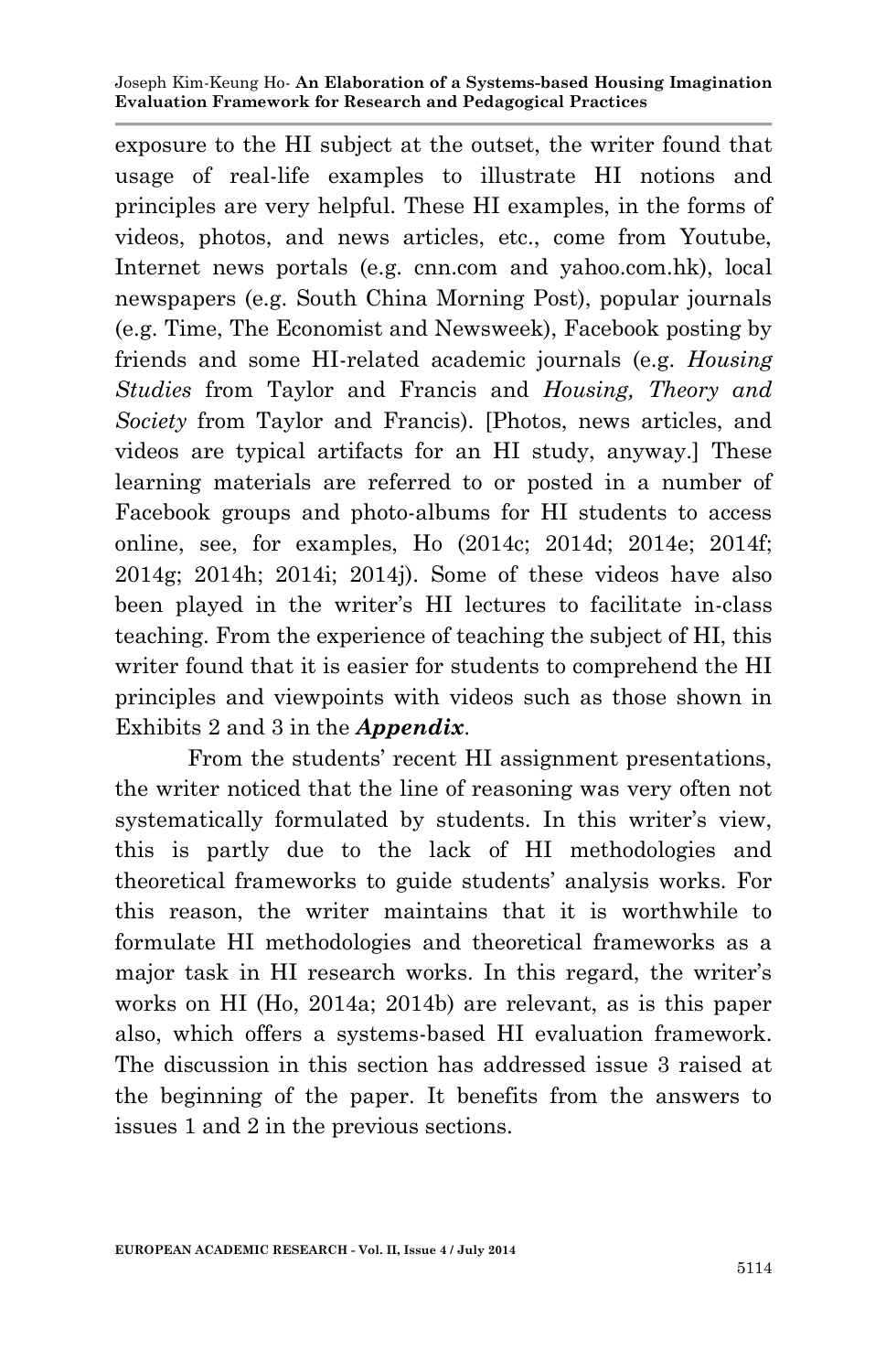## **Concluding remarks**

Efforts to elaborate on the theoretical foundation of HI and to develop relevant HI methodologies and theoretical frameworks are much needed. This paper is an attempt to do so, as has also been done in two other HI papers from this writer. These HI methodologies and theoretical frameworks, in turn, guide HI pedagogical practices and student's learning on HI. From the writer's students' feedback, these students do appreciate this kind of works on methodologies and theoretical frameworks for guiding their learning on the HI/ HS literature. Nevertheless, much more need to be done on this theoretical development endeavor. At the same time, this paper also makes suggestions on how to teach the subject of HI to make it comprehensible to students who are not comfortable to learn abstract HI notions and viewpoints. The main suggestion, in this regard, is to make more use of real-life examples, in the form of videos, photographs and newspaper articles, etc., from secondary sources such as the social media and published journals and newspapers, in HI pedagogical practices.

Finally, the writer finds that:

- (a) contemporary systems thinking is able to offer tremendous intellectual inspirations for theoretical development of HI, and
- (b) pedagogical practices and theoretical examination on the subject of HI form a fruitful mutual learning process between them.

What is also needed, but not done so far, is to conduct more serious empirical research on HI to make theoretical advancement on HI. Hopefully, some of the HI students that we now have will contribute to this research activity via final year dissertation projects in the near future. Meanwhile, scholars interested in HI are invited to join this intellectual venture of HI.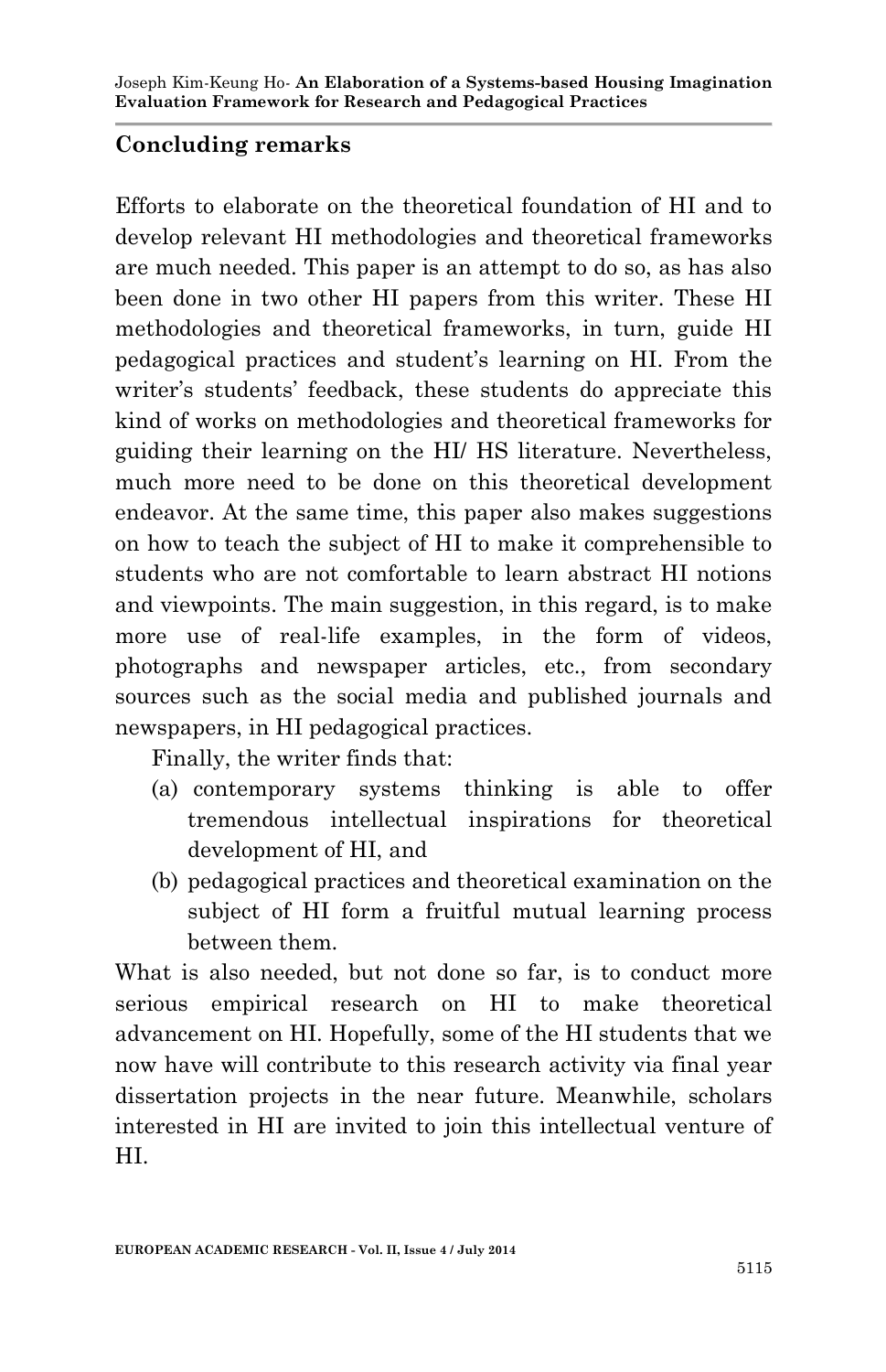### **BIBLOGRAPHY**

- Ackoff, R.L. 1981. *Creating the corporate future*. Wiley. Chichester.
- Ackoff, R.L. and J. Gharajedaghi. 1996. "Reflections on Systems and their Models" *Systems Research*. Vol. 13(1). Wiley. Chichester: 13-23.
- Checkland, P. and J. Scholes. 1990. *Soft Systems Methodology in Action*. Wiley. Chichester.
- Checkland, P. and S. Holwell. 1998. *Information, Systems, and Information Systems*. Wiley. Chichester.
- Crowley, M. 2014. "Iraq's eternal war" *Time*. June 30: 18-24.
- Dixon, D.P and Jones III, J.P. 2006. "Chapter 4: Feminist geographies of difference, relation, and construction" in Aiken, S. and G. Valentine. (editors). *Approaches to Human Geography*, SAGE Publications: 42-56.
- Entrikin, J.N. and J.H. Tepple. 2006. "Chapter 3: Humanism and Democratic Place-making" in Aiken, S. and G. Valentine (editors) *Approaches to Human Geography* SAGE Publications: 30-41.
- Flood, R.L. and E.R. Carson. 1988. *Dealing with Complexity: An Introduction to the Theory and Application of Systems Science*. Plenum Press. New York.
- Henderson, G. and E. Sheppard. 2006. "Chapter 5: Marx and the Spirit of Marx" in Aiken, S. and G. Valentine. (editors) (2006) *Approaches to Human Geography*, SAGE Publications: 57-74.
- Ho, J.K.K. 1986. *A study of problem contexts, problems, and attempted solutions using systems concepts at Harlands of Hull*. MA in Management Systems thesis. Department of Management Systems and Sciences. The University of Hull. UK.
- Ho, J.K.K. 2014a. "An endeavor to establish the subject of Housing Imagination based on Critical Systems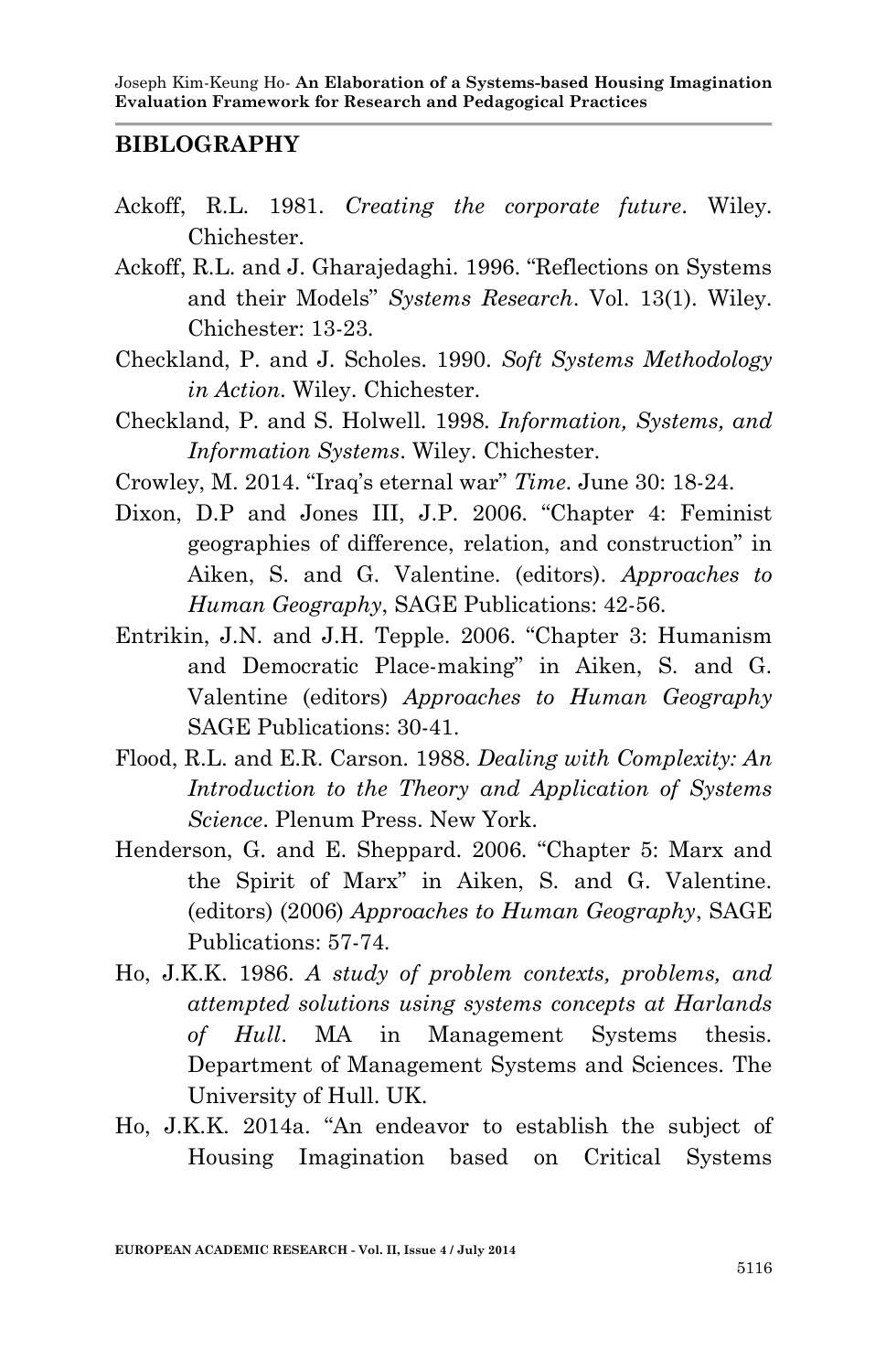Thinking" *European Academic Research* Vol. 2(2). May: 2048-2066.

- Ho, J.K.K. 2014b. "A Research Note on home study in Housing Imagination using Soft Systems Methodology" *European Academic Research* Vol. 2(3). June: 3659-3675.
- Ho, J.K.K. 2014c. Facebook group: Built Environment Study (url address: https://www.facebook.com/groups/178966298896032/) [visited at June 29, 2014].
- Ho, J.K.K. 2014d. Facebook Photo Album on Kowloon Walled City (url address: https://www.facebook.com/josephho33/media\_set?set=a.1 0152361790817090.1073741917.713727089&type=3) [visited at June 29, 2014].
- Ho, J.K.K. 2014e. Facebook Photo Album: Public/ Social Housing (url address: https://www.facebook.com/josephho33/media\_set?set=a.1 0152354799252090.1073741913.713727089&type=3) [visited at June 29, 2014].
- Ho, J.K.K. 2014f. Facebook Photo Album: Housing Imagination (url address: https://www.facebook.com/josephho33/media\_set?set=a.1 0152326897122090.1073741895.713727089&type=3) [visited at June 29, 2014].
- Ho, J.K.K. 2014g. Facebook Photo Album: Shanty towns and slums (url address: https://www.facebook.com/josephho33/media\_set?set=a.1 0152385467822090.1073741923.713727089&type=3) [visited at June 29, 2014].
- Ho, J.K.K. 2014h. Facebook Photo Album: Urbanization and suburbanization (url address: https://www.facebook.com/josephho33/media\_set?set=a.1 0152346396652090.1073741906.713727089&type=3) [visited at June 29, 2014].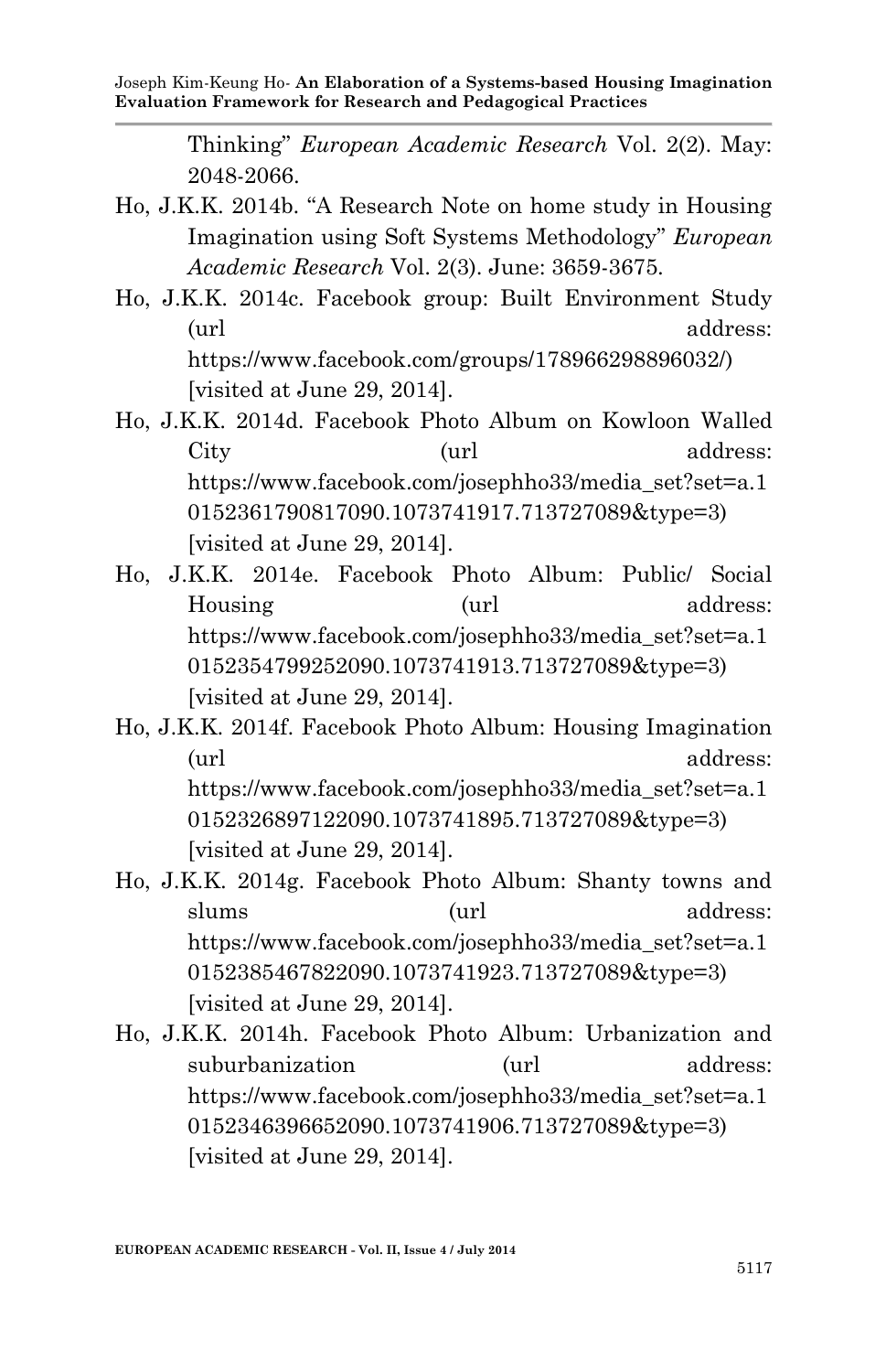- Ho, J.K.K. 2014i. Facebook Photo Album: Gentrification (url address: https://www.facebook.com/josephho33/media\_set?set=a.1 0152345538677090.1073741904.713727089&type=3) [visited at June 29, 2014].
- Ho, J.K.K. 2014j. Facebook Photo Album: Homelessness (url address: https://www.facebook.com/josephho33/media\_set?set=a.1 0152182271537090.1073741862.713727089&type=3) [visited at July 1, 2014].
- Ho, J.K.K. and D. Sculli. 1995. "System Complexity and the Design of Decision Support Systems" *Systems Practice* Vol. 8(5). Plenum Publishing Corporation: 505-515.
- Jackson, M.C. 2003. *Systems Thinking: Creative Holism for Managers*. Wiley. Chichester.
- Lee, A., E. Tsang and A. Yip. 2015. "New-towns fight is for future of HK, says villagers" *South China Morning Post*, June 29.
- Li, S. 2014. "Housing: Trust fund mooted for low-cost homes" *South China Morning Post*, May 28.
- Mitroff, I. 1998. *Smart thinking for crazy times: the Art of Solving the Right Problems*. Berrett-Koehler Publishers, Inc.. San Francisco.
- Mitroff, I.I. and H.A. Linstone. 1993. *The Unbounded Mind: Breaking the Chains of Traditional Business Thinking*. Oxford University Press. New York.
- Murray, P.J. 2003. "So What's New About Complexity?" *Systems Research and Behavioral Science* 20. Wiley. Chichester: 409-417.
- Open University. 2014. "Systems Thinking and Practice: Diagramming". (url address: http://systems.open.ac.uk/materials/T552/) [visited at June 2, 2014].
- Van Wyk, G.C.B. 1997. "Inquiring Systems". Unpublished research paper. (url address: http://systems-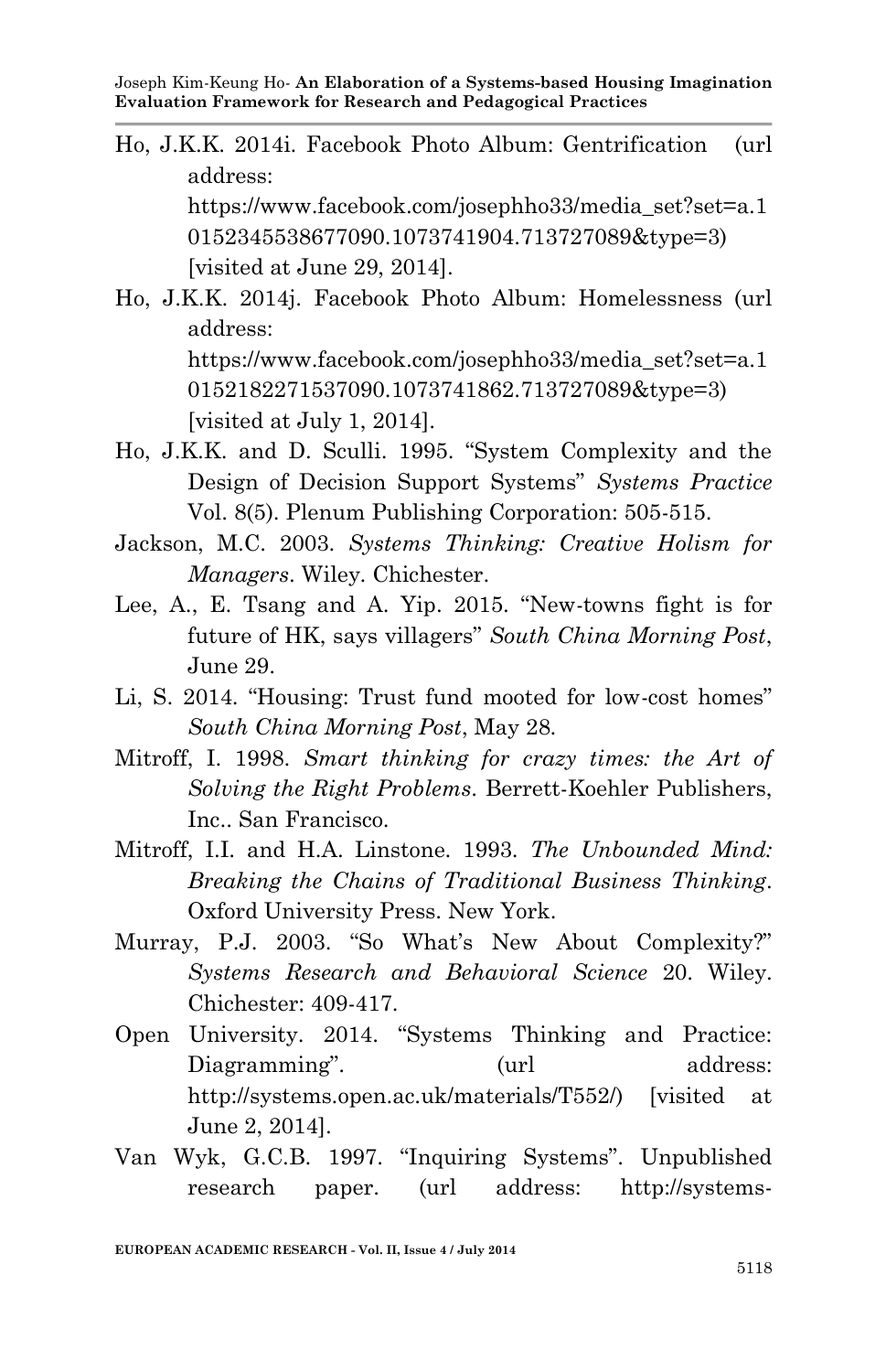thinking.ca/myfiles/Inquiring%20systems.pdf) [visited at June 30, 2014].

- Warfield, J.N. 1999. "Twenty Laws of Complexity: Science Applicable in Organizations" *Systems Research and Behavioral Science* 16. Wiley. Chichester: 3-40.
- Wong, O. 2014. "High-rise plan for rural industry hits opposition" *South China Morning Post*, May 16.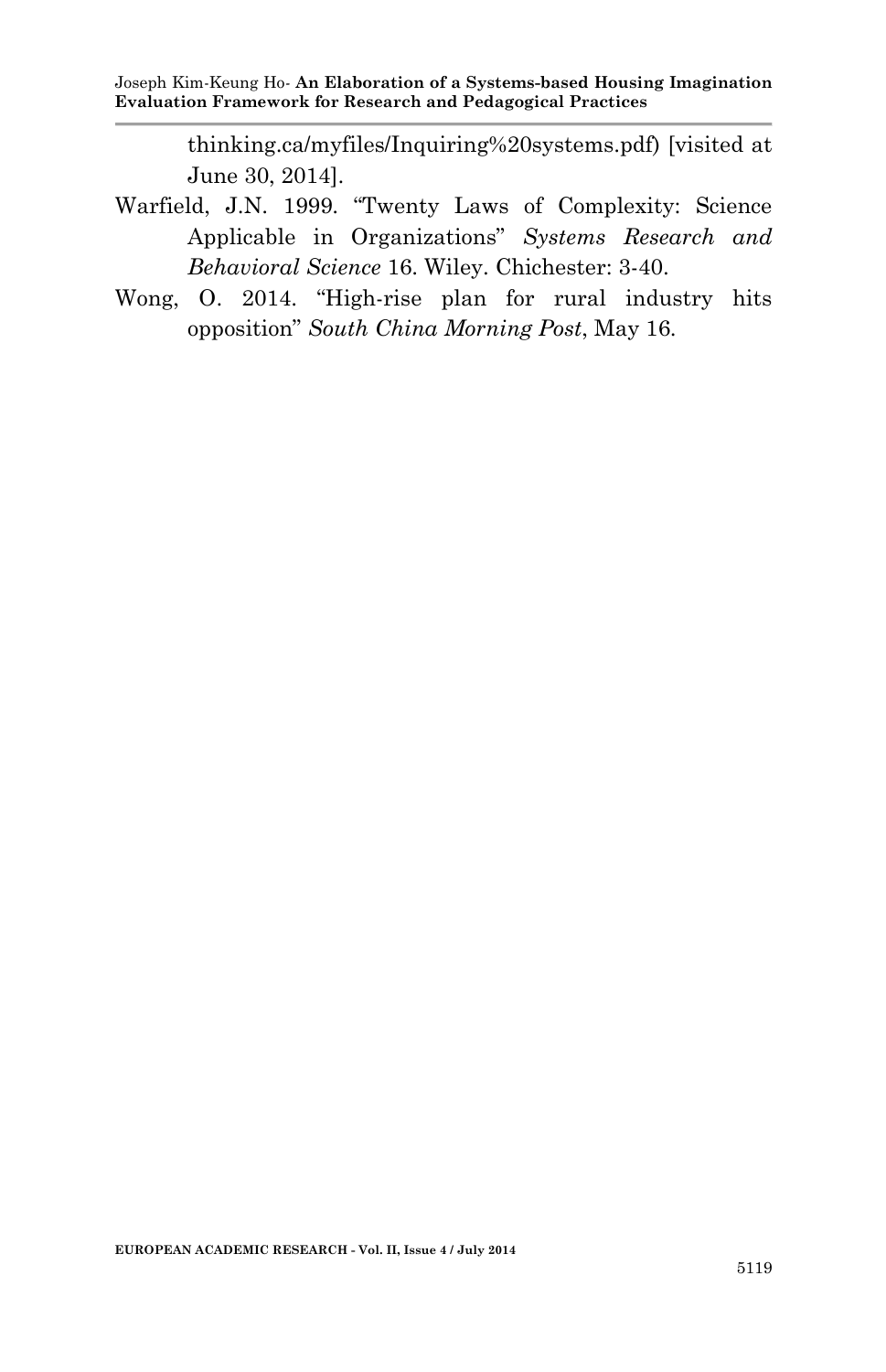**Appendix: examples of videos/ movies as HI artifacts from Exhibits 1 to 3**

**Exhibit 1: a movie that touches on the Small House (ding uk) Policy in Hong Kong**



(url address: http://www.ejinsight.com/20140521-new-territories-small-housepolicy/) [visited at May 31, 2014]

**Exhibit 2: two related brief dramas on the meanings of home as illustrated in an episode with a young man meeting his girlfriend's** 



(url address: https://www.youtube.com/watch?v=NSy5VsWjFkA) [visited at June 1, 2014]